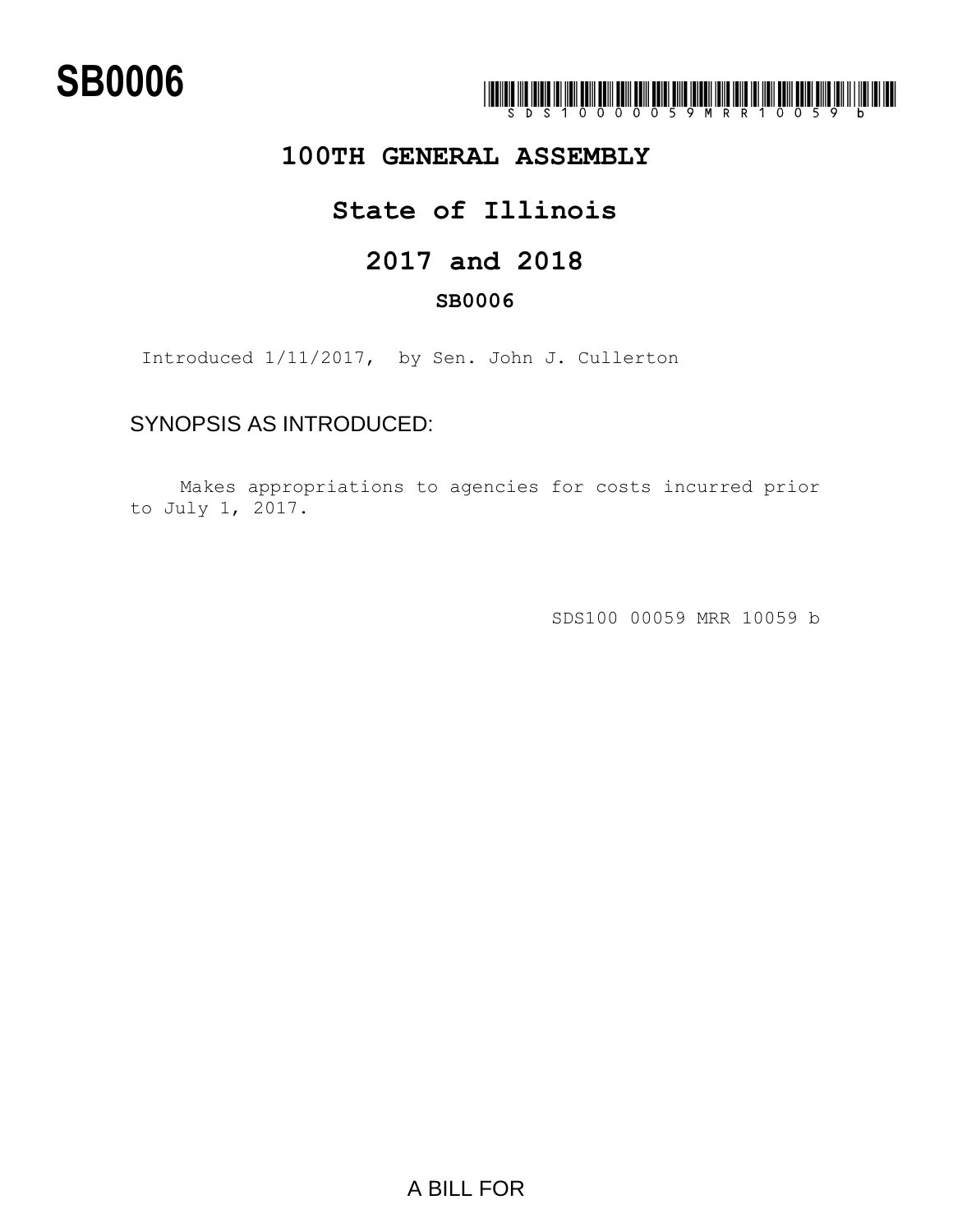AN ACT concerning appropriations.

## **Be it enacted by the People of the State of Illinois, represented in the General Assembly:**

#### ARTICLE 1

 Section 1. The amount of \$321,150,000, or so much thereof as may be necessary, is appropriated from the General Revenue Fund to the Department of Corrections for ordinary and contingent expenses, statewide hospitalization, permanent improvements, but not including personal services.

#### ARTICLE 2

 Section 1. The sum of \$75,000,000, or so much thereof as may be necessary, is appropriated to the Department of Human Services from the General Revenue Fund for operational expenses, but not including personal services.

#### 15 ARTICLE 3

 Section 1. The amount of \$13,000,000, or so much thereof as may be necessary, is appropriated from the General Revenue Fund to the Department of Revenue for ordinary and contingent expenses and refunds, but not including personal services.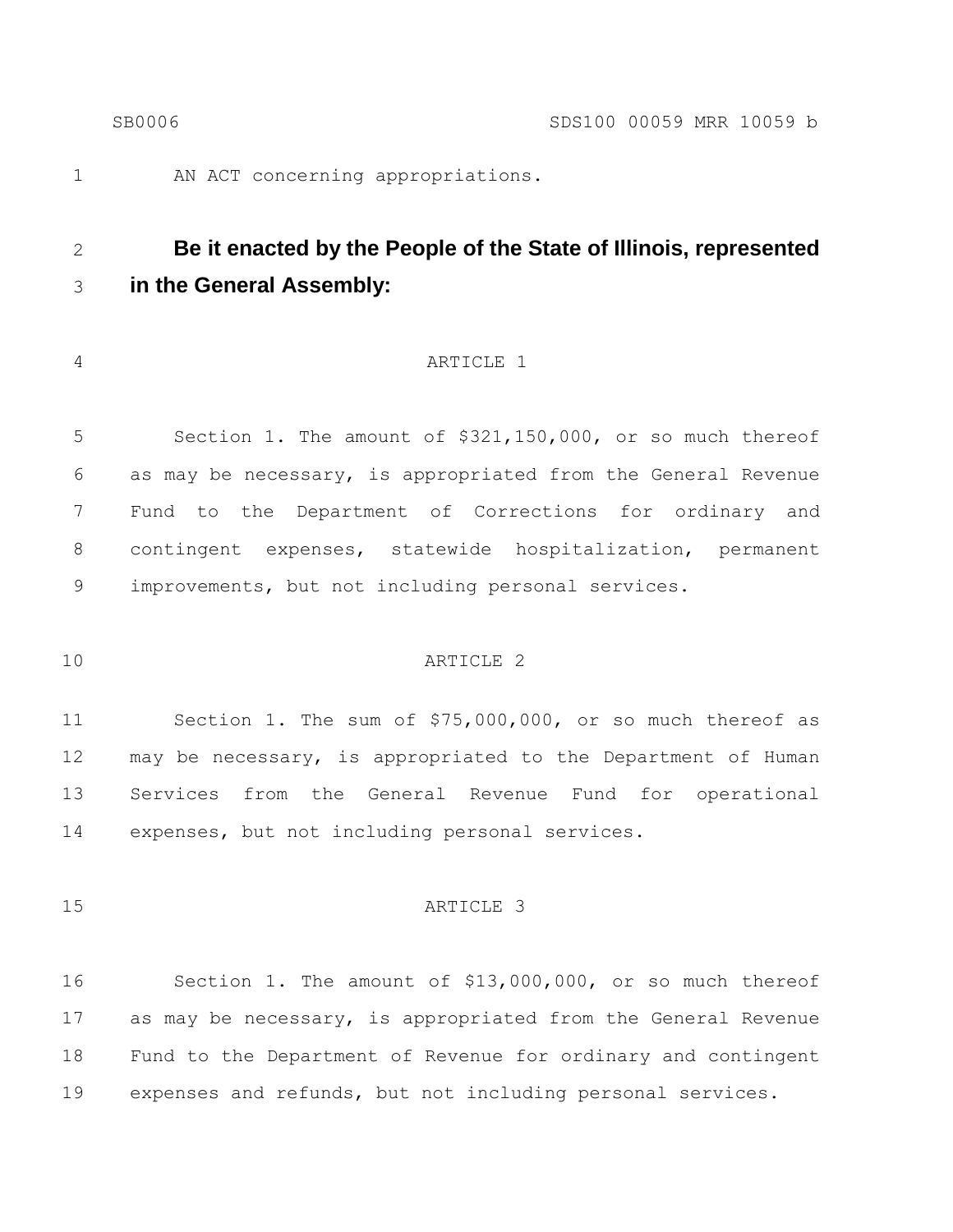1 ARTICLE 4

 Section 1. The amount of \$2,000,000, or so much thereof as may be necessary, is appropriated from the General Revenue Fund to the Department of Agriculture for ordinary and contingent expenses, but not including personal services. Section 5. The following named amounts, or so much thereof as may be necessary, are appropriated to the Department of Agriculture for: COUNTY FAIRS AND HORSE RACING PROGRAMS Payable from the Illinois Standardbred Breeders Fund: 12 For Grants and Other Purposes .....................2,375,200 Payable from the Illinois Thoroughbred Breeders Fund: 15 For Grants and Other Purposes .....................3,219,000 16 ARTICLE 5 Section 1. The amount of \$6,000,000, or so much thereof as may be necessary, is appropriated from the General Revenue Fund to the Department of Natural Resources for ordinary and contingent expenses, but not including personal services.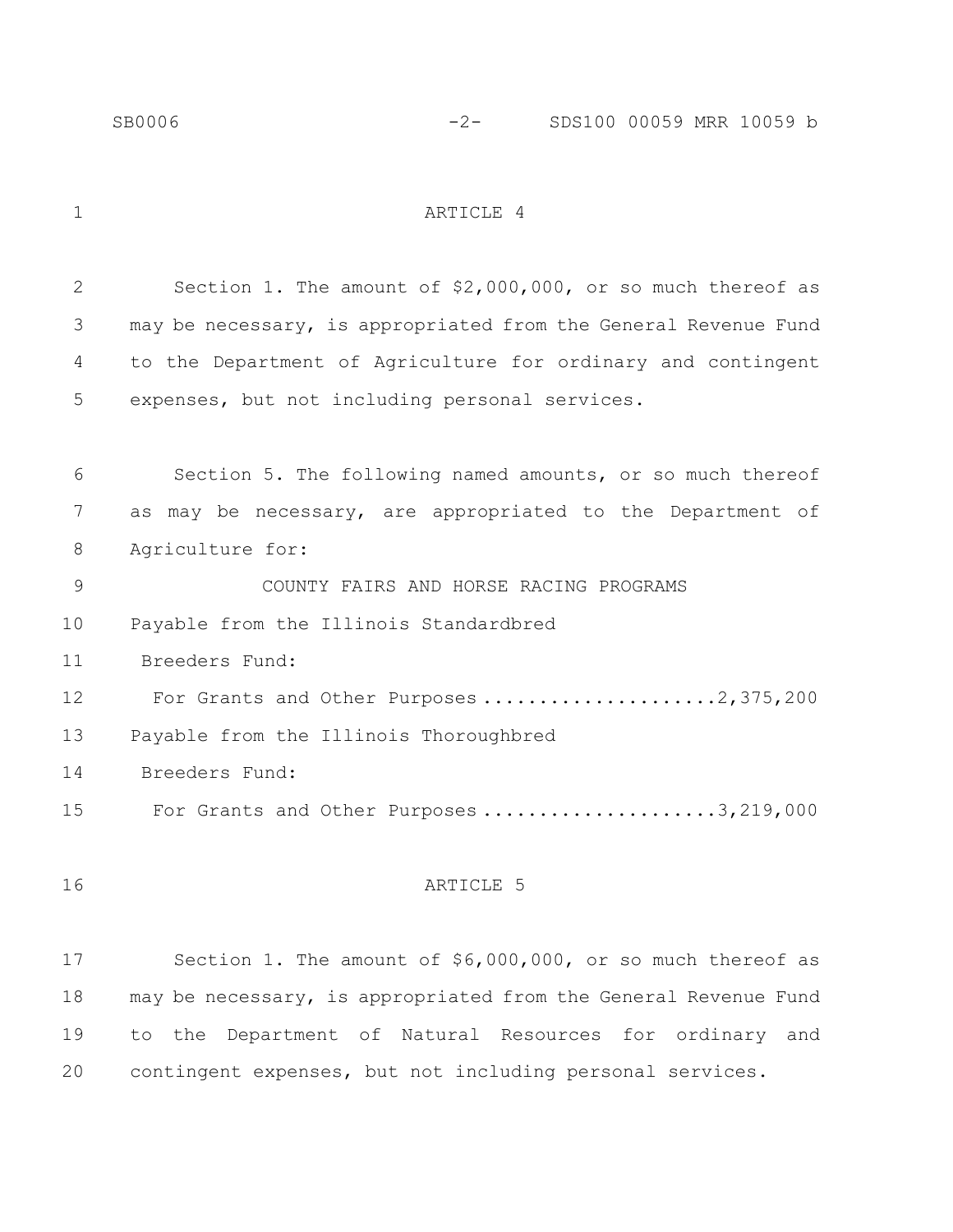1 ARTICLE 6

 Section 1. The amount of \$2,945,000, or so much thereof as may be necessary, is appropriated from the General Revenue Fund to the Department of State Police for ordinary and contingent expenses, but not including personal services.

#### 6 ARTICLE 7

 Section 1. The amount of \$650,000, or so much thereof as 8 may be necessary, is appropriated from the General Revenue Fund to the Historic Preservation Agency for ordinary and contingent expenses, but not including personal services.

#### 11 ARTICLE 8

 Section 1. The amount of \$1,000,000, or so much thereof as may be necessary, is appropriated from the General Revenue Fund to the Department of Veterans' Affairs for ordinary and contingent expenses, but not including personal services.

#### **ARTICLE** 9

Section 1. The amount of \$43,000,000, or so much thereof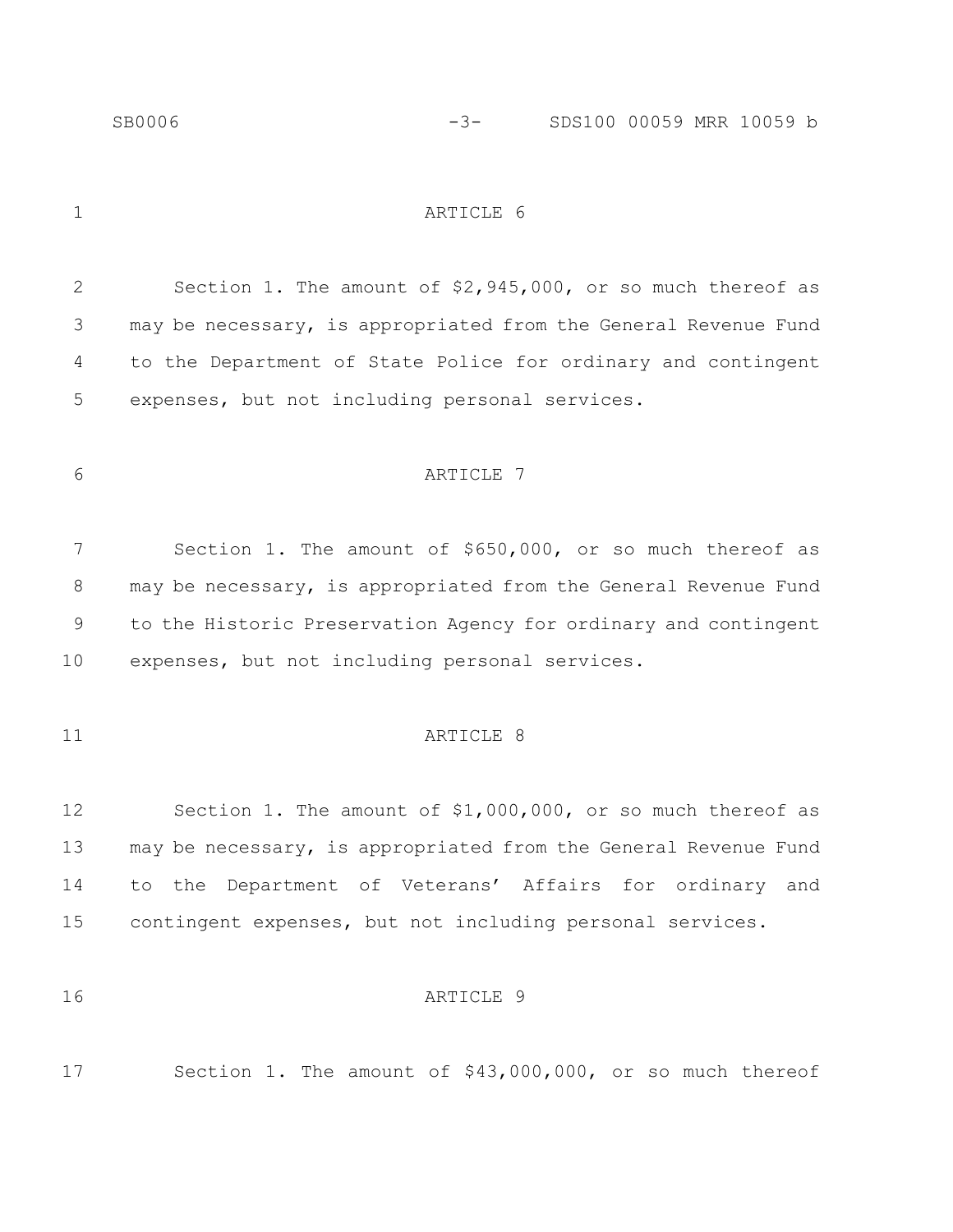as may be necessary, is appropriated from the General Revenue Fund to the Department of Healthcare and Family Services for ordinary and contingent expenses, but not including personal services.

SB0006 -4- SDS100 00059 MRR 10059 b

#### ARTICLE 10

 Section 1. The amount of \$7,000,000, or so much thereof as 7 may be necessary, is appropriated from the General Revenue Fund to the Department of Public Health for grants and ordinary and contingent expenses, but not including personal services.

ARTICLE 11

 Section 1. The amount of \$191,950,000, or so much thereof as may be necessary, is appropriated from the General Revenue Fund to the Department of Central Management Services for ordinary and contingent expenses, but not including personal services.

 Section 5. The following named amounts, or so much thereof 17 as may be necessary, respectively, for the objects and purposes hereinafter named are appropriated to the Department of Central Management Services:

BUREAU OF BENEFITS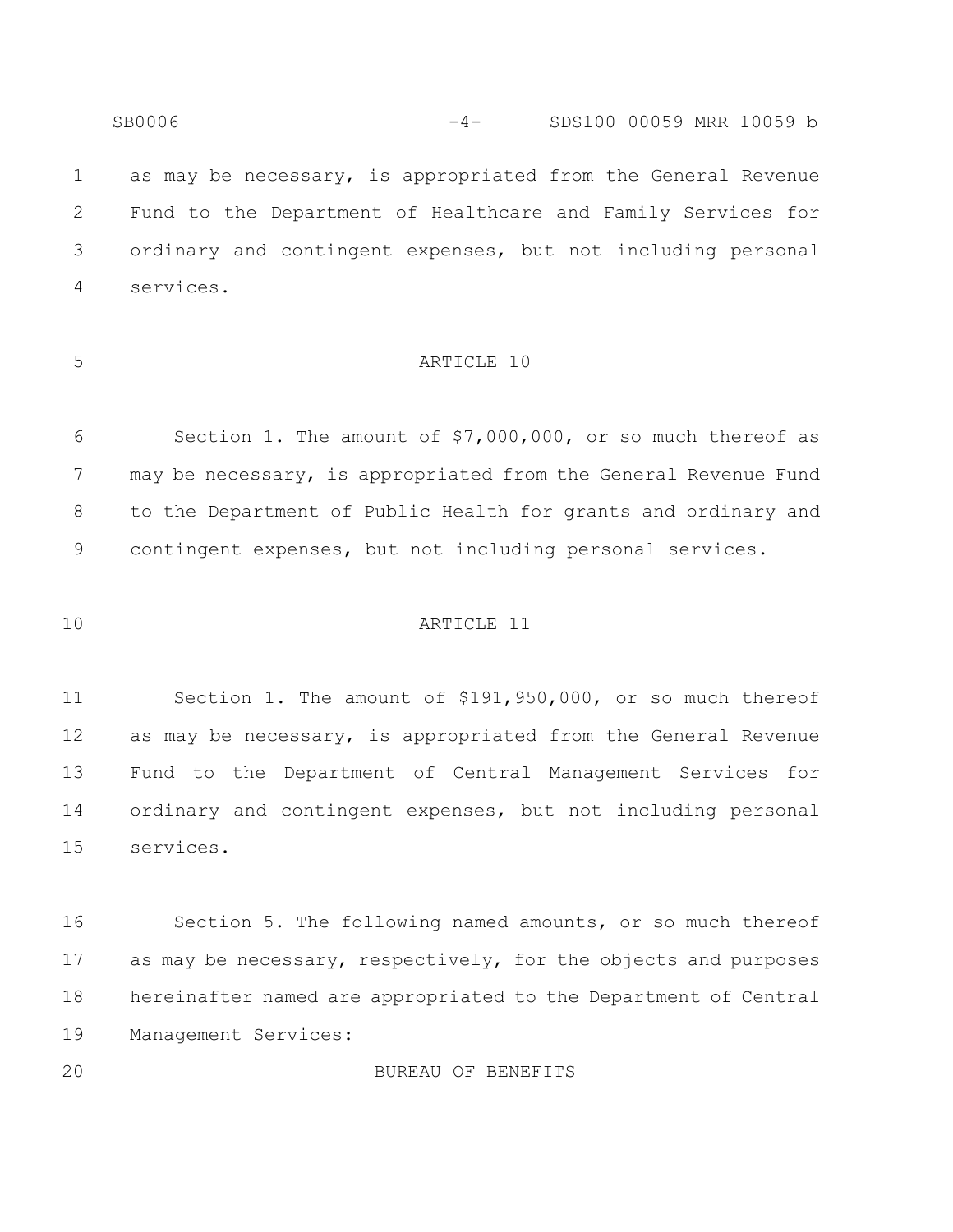|                | SB0006 | $-5-$                             | SDS100 00059 MRR 10059 b                                                                    |
|----------------|--------|-----------------------------------|---------------------------------------------------------------------------------------------|
| $\mathbf{1}$   |        | PAYABLE FROM GENERAL REVENUE FUND |                                                                                             |
| 2              |        |                                   | For Group Insurance $\ldots \ldots \ldots \ldots \ldots \ldots \ldots \ldots 1,810,000,000$ |
|                |        |                                   |                                                                                             |
| 3              |        | ARTICLE 12                        |                                                                                             |
|                |        |                                   |                                                                                             |
| $\overline{4}$ |        |                                   | Section 1. The amount of \$3,000,000, or so much thereof as                                 |
| 5              |        |                                   | may be necessary, is appropriated from the General Revenue Fund                             |
| 6              |        |                                   | to the Department on Aging for ordinary and contingent                                      |

expenses, but not including personal services.

#### 8 ARTICLE 13

 Section 1. The amount of \$500,000, or so much thereof as may be necessary, is appropriated from the General Revenue Fund to the Department of Commerce and Economic Opportunity for ordinary and contingent expenses, but not including personal services.

#### 14 ARTICLE 14

 Section 1. The amount of \$4,000,000, or so much thereof as may be necessary, is appropriated from the General Revenue Fund to the Illinois Arts Council for ordinary and contingent expenses, but not including personal services.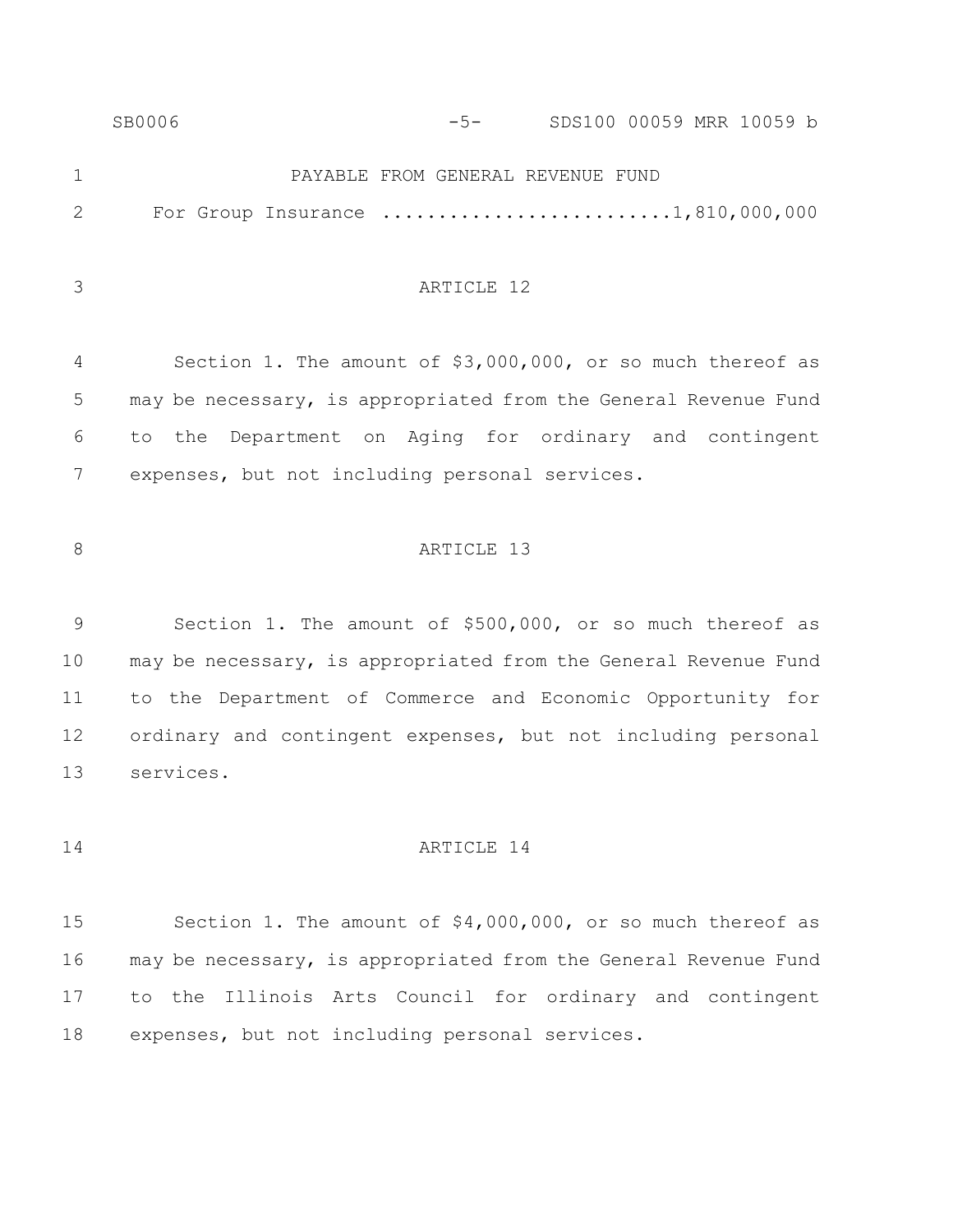| SB0006 | $-6-$      | SDS100 00059 MRR 10059 b |  |  |
|--------|------------|--------------------------|--|--|
|        | ARTICLE 15 |                          |  |  |
|        |            |                          |  |  |

 Section 1. The amount of \$250,000, or so much thereof as may be necessary, is appropriated from the General Revenue Fund to the Governor's Office of Management and Budget for ordinary and contingent expenses, but not including personal services.

 Section 5. The sum of \$1,000,000, or so much thereof as may be necessary, is appropriated from the General Revenue Fund to the Governor's Office of Management and Budget for deposit into the Grant Accountability and Transparency Fund.

#### ARTICLE 16

 Section 1. The amount of \$342,000, or so much thereof as may be necessary, is appropriated from the General Revenue Fund to the Board of Higher Education for ordinary and contingent expenses, but not including personal services.

15 ARTICLE 17

 Section 1. The amount of \$500,000, or so much thereof as may be necessary, is appropriated from the General Revenue Fund to the Department of Military Affairs for ordinary and contingent expenses, but not including personal services.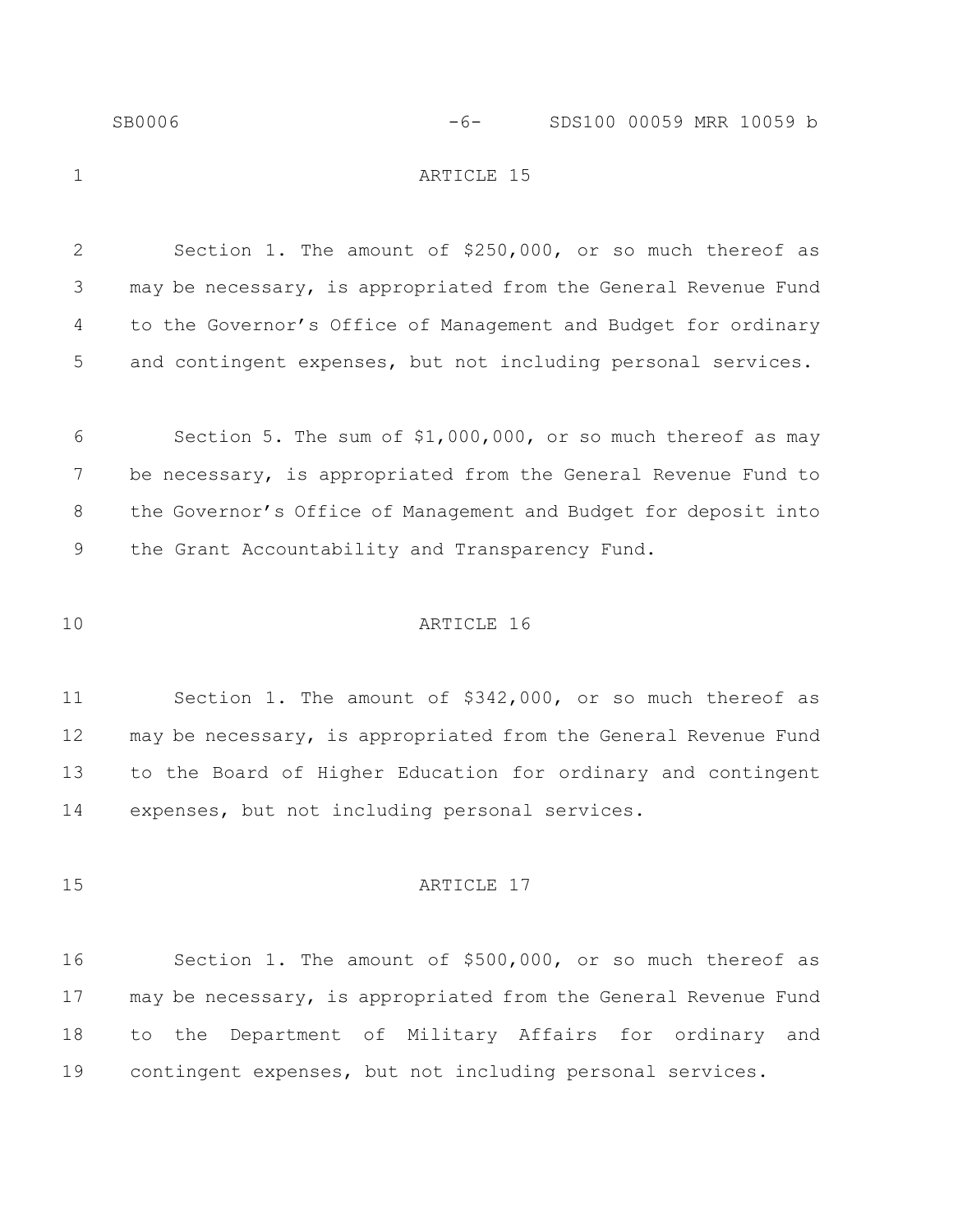1 ARTICLE 19

 Section 1. The amount of \$5,000,000, or so much thereof as may be necessary, is appropriated from the General Revenue Fund to the Office of the Comptroller for ordinary and contingent expenses, but not including personal services.

#### ARTICLE 20

 Section 1. The amount of \$200,000, or so much thereof as 8 may be necessary, is appropriated from the General Revenue Fund to the Department of Labor for ordinary and contingent expenses, but not including personal services.

#### 11 ARTICLE 21

 Section 1. The amount of \$100,000, or so much thereof as may be necessary, is appropriated from the General Revenue Fund to the Illinois Labor Relations Board for ordinary and contingent expenses, but not including personal services.

#### ARTICLE 22

Section 1. The amount of \$200,000, or so much thereof as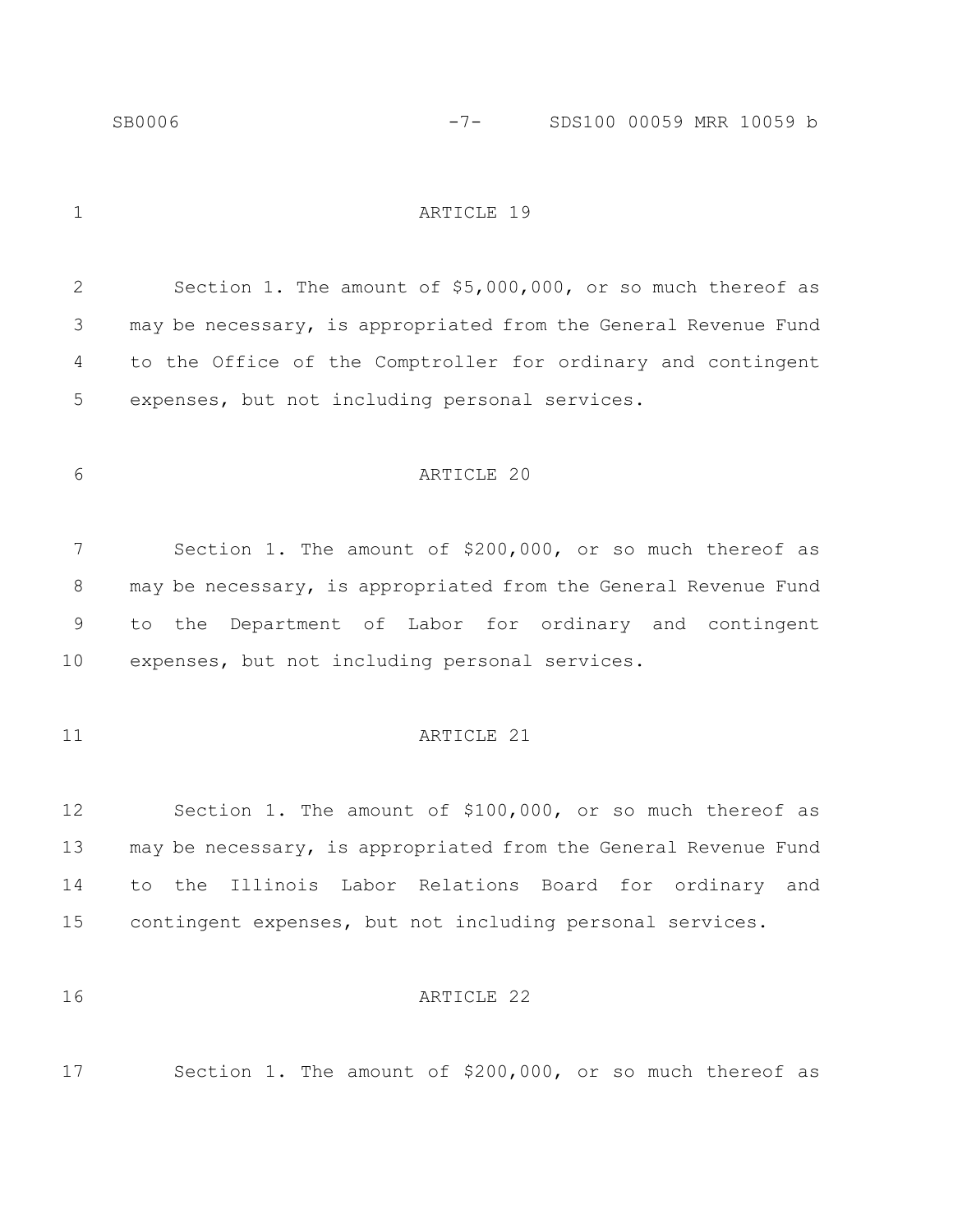SB0006 -8- SDS100 00059 MRR 10059 b may be necessary, is appropriated from the General Revenue Fund to the Criminal Justice Information Authority for ordinary and contingent expenses, but not including personal services.

 Section 5. The sum of \$6,071,700 or so much thereof as may be necessary, is appropriated from the General Revenue Fund to the Illinois Criminal Justice Information Authority for administrative costs, awards and grants for the Adult Redeploy and Diversion programs.

 Section 20. The amount of \$1,053,300, or so much thereof as may be necessary, is appropriated from the General Revenue Fund to the Illinois Criminal Justice Information Authority for the Illinois Family Violence Coordinating Council Program.

#### ARTICLE 23

 Section 1. The amount of \$30,000, or so much thereof as may be necessary, is appropriated from the General Revenue Fund to the Deaf and Hard of Hearing Commission for ordinary and contingent expenses, but not including personal services.

#### 18 ARTICLE 24

Section 1. The amount of \$500,000, or so much thereof as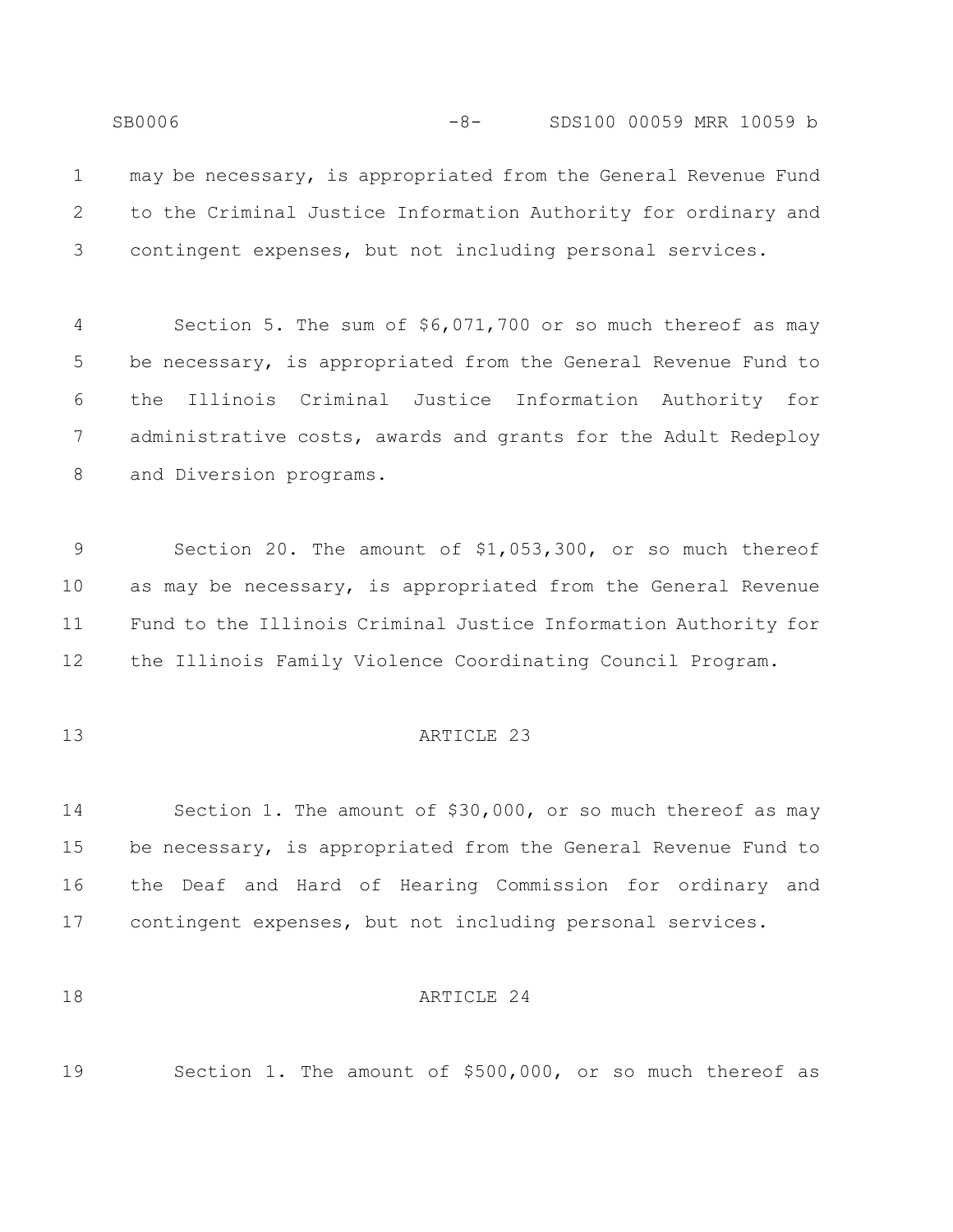SB0006 -9- SDS100 00059 MRR 10059 b may be necessary, is appropriated from the General Revenue Fund to the Office of the Governor for ordinary and contingent expenses, but not including personal services.

#### ARTICLE 25

 Section 1. The amount of \$150,000, or so much thereof as may be necessary, is appropriated from the General Revenue Fund to the Office of the Lieutenant Governor for ordinary and contingent expenses, but not including personal services.

#### ARTICLE 26

 Section 1. The amount of \$400,000, or so much thereof as may be necessary, is appropriated from the General Revenue Fund to the Prisoner Review Board for ordinary and contingent expenses, but not including personal services.

#### **ARTICLE** 27

 Section 1. The amount of \$1,000,000, or so much thereof as may be necessary, is appropriated from the General Revenue Fund to the Illinois State Board of Education for ordinary and contingent expenses, but not including personal services.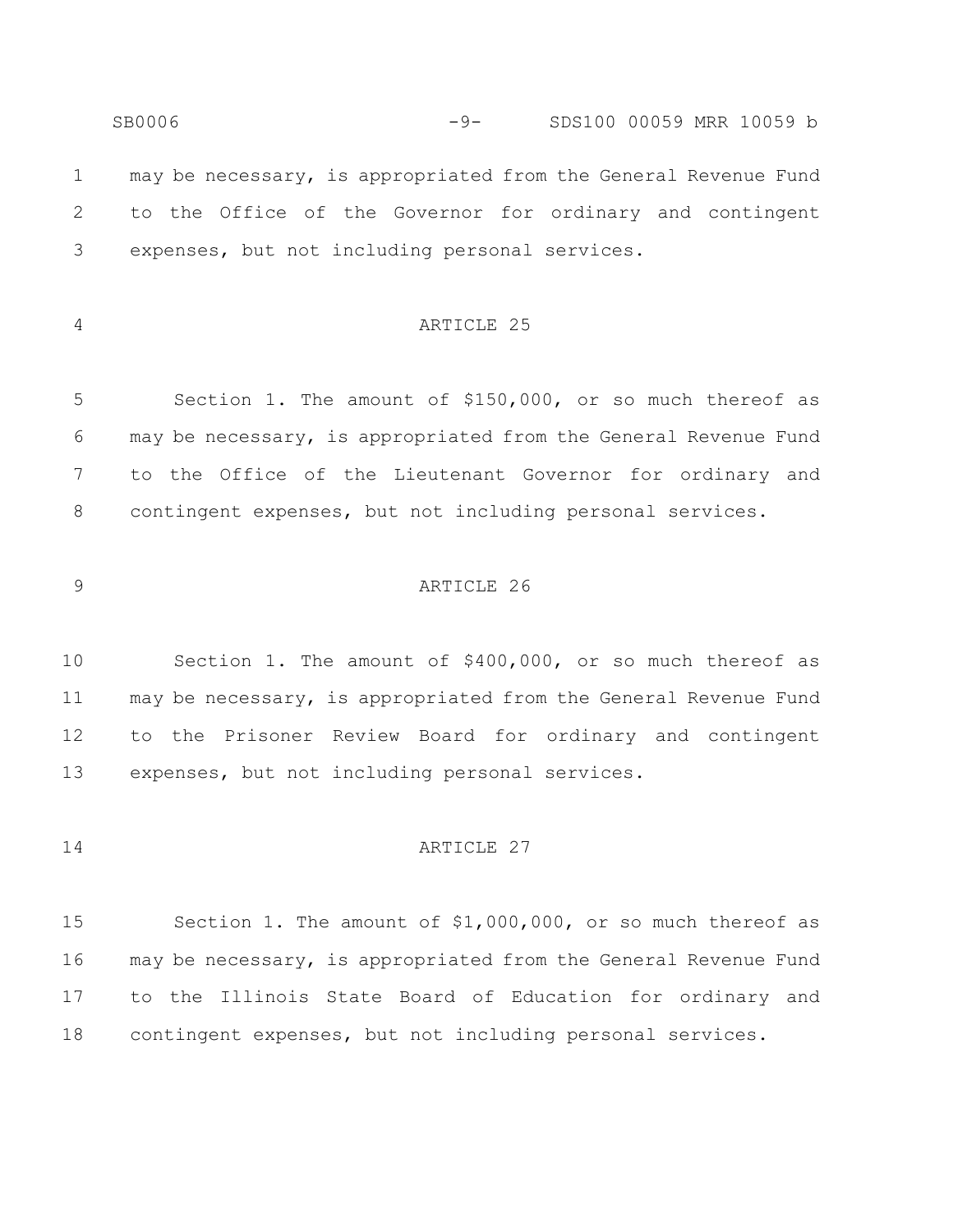|              | SB0006                                                    | $-10-$     | SDS100 00059 MRR 10059 b                                        |
|--------------|-----------------------------------------------------------|------------|-----------------------------------------------------------------|
| $\mathbf 1$  |                                                           | ARTICLE 28 |                                                                 |
| $\mathbf{2}$ |                                                           |            | Section 1. The amount of \$639,000, or so much thereof as       |
| 3            |                                                           |            | may be necessary, is appropriated from the General Revenue Fund |
| 4            |                                                           |            | to the Illinois Community College Board for ordinary and        |
| 5            | contingent expenses, but not including personal services. |            |                                                                 |
| 6            |                                                           | ARTICLE 29 |                                                                 |
| 7            |                                                           |            | Section 1. The amount of \$150,000, or so much thereof as       |
| 8            |                                                           |            | may be necessary, is appropriated from the General Revenue Fund |
| 9            |                                                           |            | to the Executive Ethics Commission for ordinary and contingent  |
| 10           | expenses, but not including personal services.            |            |                                                                 |
| 11           |                                                           | ARTICLE 30 |                                                                 |
| 12           |                                                           |            | Section 1. The amount of \$150,000, or so much thereof as       |
| 13           |                                                           |            | may be necessary, is appropriated from the General Revenue Fund |
| 14           |                                                           |            | to the Office of the Executive Inspector General for ordinary   |
| 15           |                                                           |            | and contingent expenses, but not including personal services.   |
| 16           |                                                           | ARTICLE 31 |                                                                 |

 Section 1. The amount of \$500,000, or so much thereof as may be necessary, is appropriated from the General Revenue Fund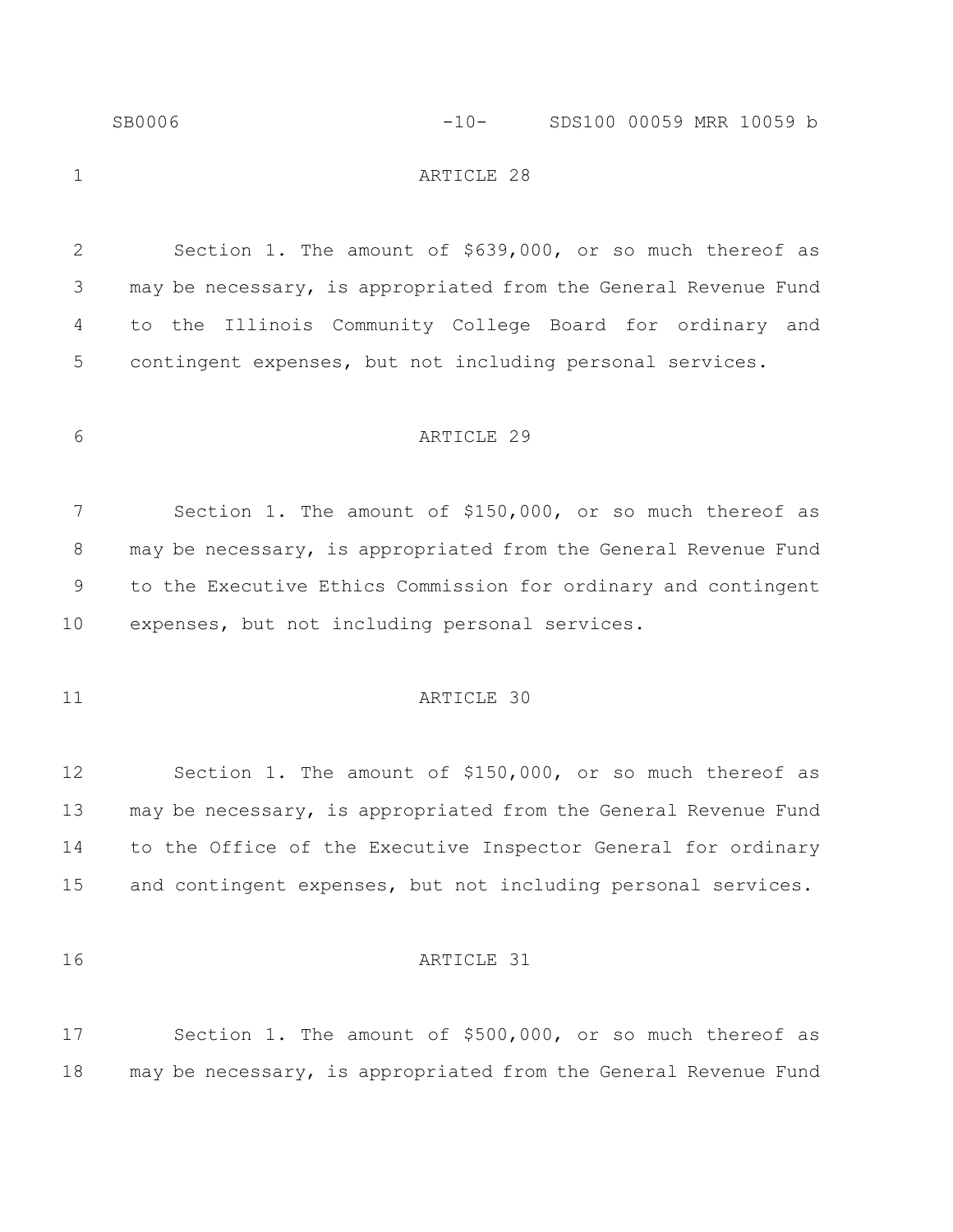SB0006 -11- SDS100 00059 MRR 10059 b to the Department of Human Rights for ordinary and contingent expenses, but not including personal services.

#### ARTICLE 32

 Section 1. The amount of \$150,000, or so much thereof as may be necessary, is appropriated from the General Revenue Fund to the Human Rights Commission for ordinary and contingent expenses, but not including personal services.

#### 8 ARTICLE 33

 Section 1. The amount of \$25,000, or so much thereof as may be necessary, is appropriated from the General Revenue Fund to the Civil Service Commission for ordinary and contingent expenses, but not including personal services.

#### ARTICLE 34

 Section 1. The amount of \$230,000, or so much thereof as may be necessary, is appropriated from the General Revenue Fund 16 to the State Universities Civil Service System for ordinary and contingent expenses, but not including personal services.

18 ARTICLE 35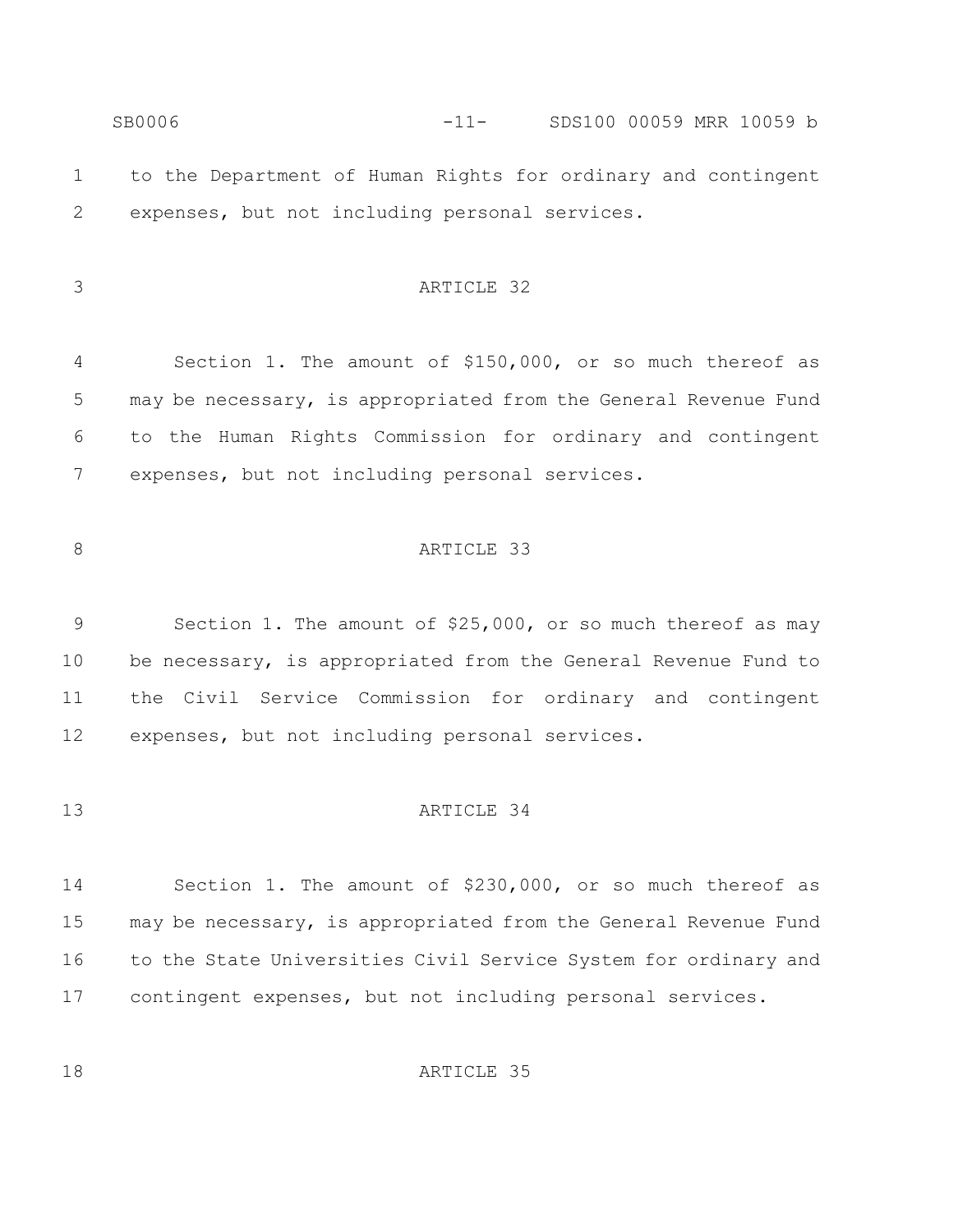SB0006 -12- SDS100 00059 MRR 10059 b

 Section 1. The amount of \$25,000, or so much thereof as may be necessary, is appropriated from the General Revenue Fund to the Illinois Independent Tax Tribunal for ordinary and contingent expenses, but not including personal services.

#### ARTICLE 36

 Section 1. The amount of \$300,000 or so much thereof as may be necessary, is appropriated from the General Revenue Fund to the Office of the Attorney General for ordinary and contingent expenses and other disbursements, but not including personal services.

#### 11 ARTICLE 37

 Section 1. The amount of \$6,350,000 or so much thereof as may be necessary, is appropriated from the General Revenue Fund to the Office of the Treasurer for ordinary and contingent expenses, but not including personal services.

#### ARTICLE 38

 Section 1. The amount of \$50,000 or so much thereof as may be necessary, is appropriated from the General Revenue Fund to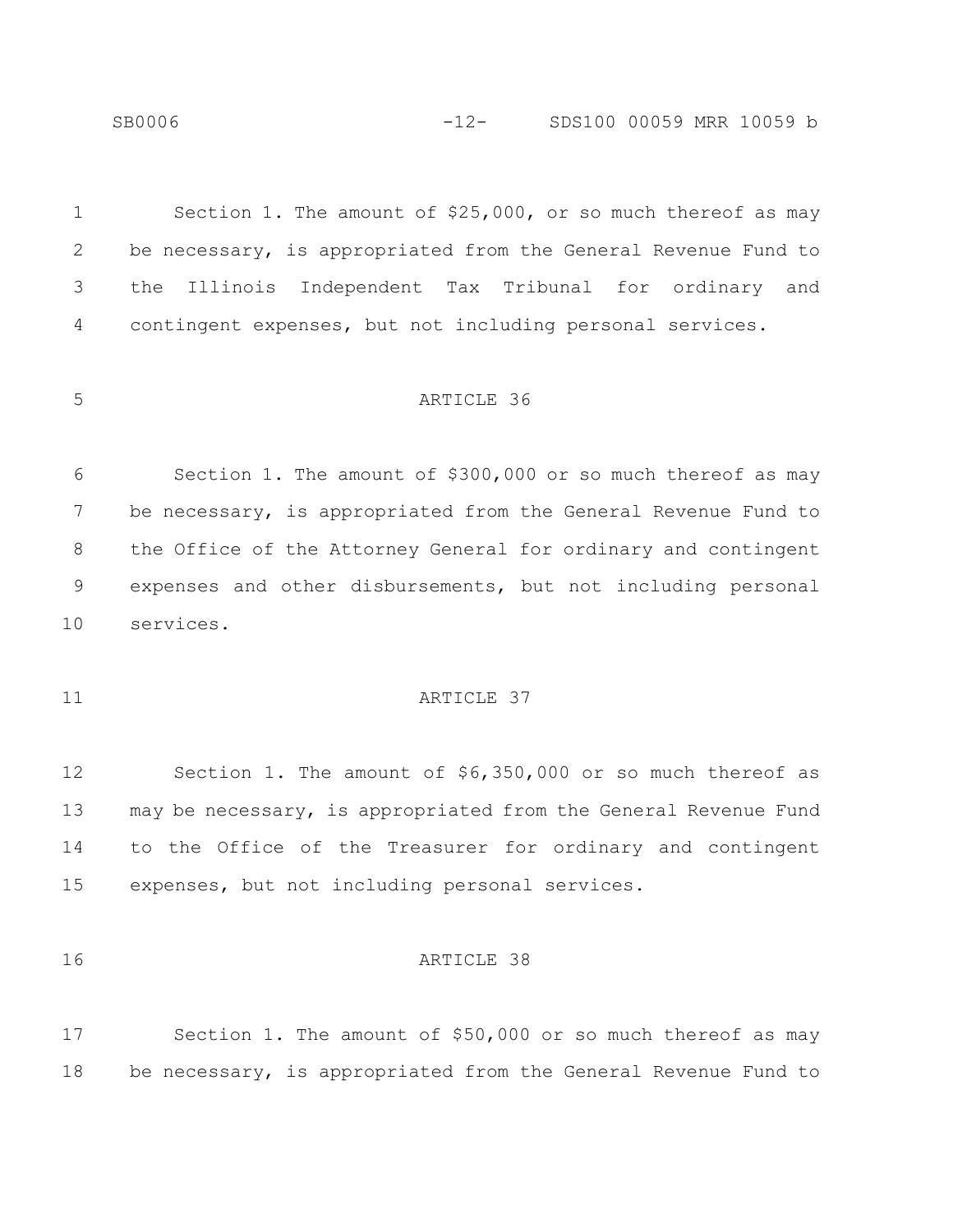| SB0006 |  |  | $-13-$ |  |                                  |  |  |  |                                                                                           |
|--------|--|--|--------|--|----------------------------------|--|--|--|-------------------------------------------------------------------------------------------|
|        |  |  |        |  |                                  |  |  |  |                                                                                           |
|        |  |  |        |  |                                  |  |  |  |                                                                                           |
|        |  |  |        |  | not including personal services. |  |  |  | SDS100 00059 MRR 10059 b<br>the Court of Claims for ordinary and contingent expenses, but |

ARTICLE 39

 Section 1. The amount of \$330,000 or so much thereof as may be necessary, is appropriated from the General Revenue Fund to the State Board of Elections for ordinary and contingent expenses, but not including personal services.

#### 8 ARTICLE 40

 Section 1. The amount of \$25,000 or so much thereof as may be necessary, is appropriated from the General Revenue Fund to the Procurement Policy Board for ordinary and contingent expenses, but not including personal services.

#### 13 ARTICLE 41

 Section 5. The sum of \$10,000,000, or so much thereof as may be necessary, is appropriated from the Capital Development Fund to the Capital Development Board for a grant to Joliet Junior College for costs associated with construction of the City Center campus.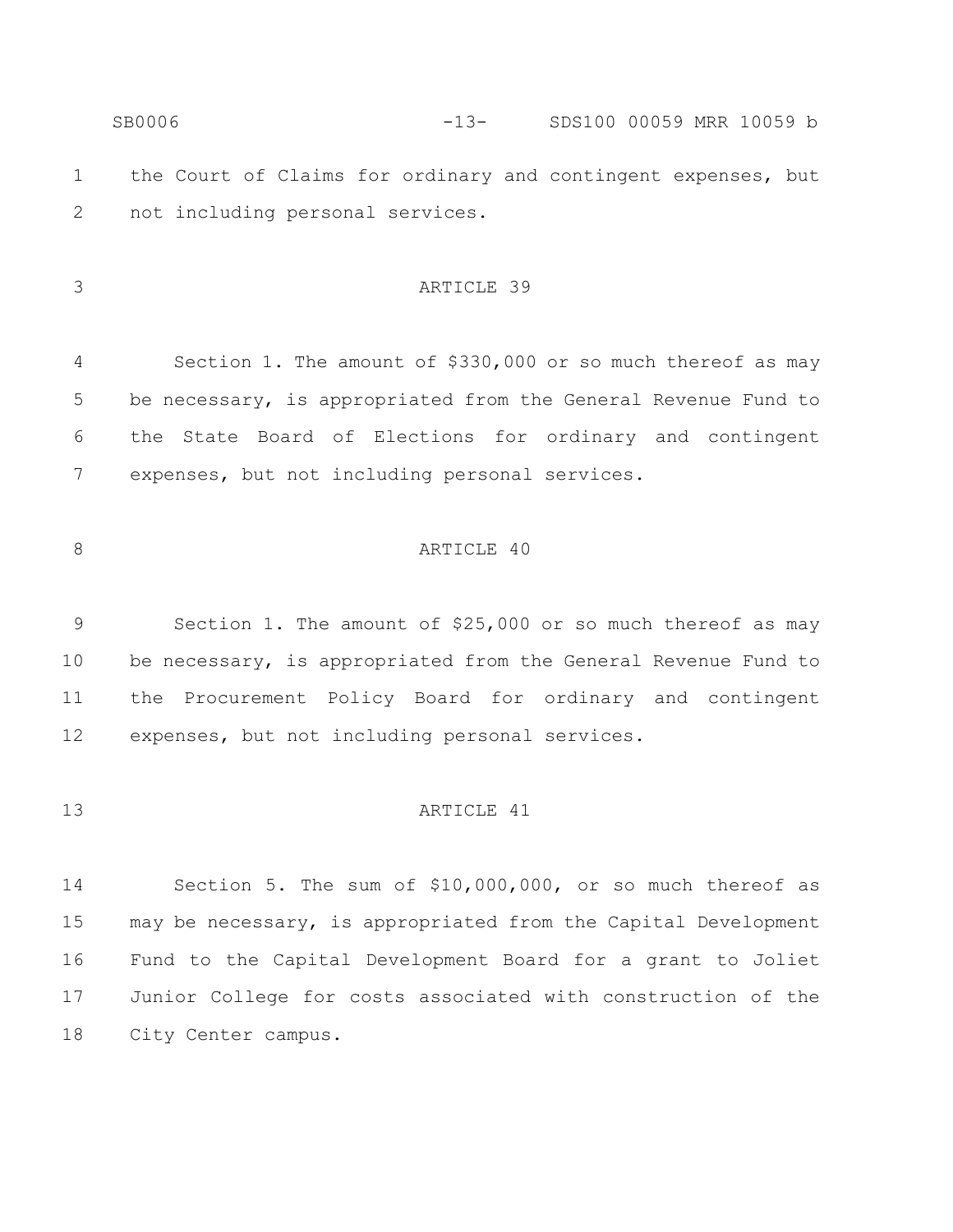SB0006 -14- SDS100 00059 MRR 10059 b

 Section 10. The sum of \$14,633,402, or so much thereof as may be necessary, is appropriated from the Capital Development Fund to the Capital Development Board for grants and other capital improvements awarded under the Community Health Center Construction Act.

 Section 15. The following named sums, or so much thereof as may be necessary, are appropriated from the Capital Development Fund to the Capital Development Board for the Illinois Community College Board for the projects hereinafter enumerated:

 ROCK VALLEY COLLEGE For the renovation or expansion

13 of classroom space, and

14 other capital improvements .........................11,000,000

 Section 20. The following named sums, or so much thereof as may be necessary, are appropriated from the Build Illinois Bond Fund to the Department of Commerce and Economic Opportunity for a grant to the Rockford District 205 for the project hereinafter enumerated:

CICS ROCKFORD CHARTER PATRIOTS CENTER

For acquisition, construction,

22 rehabilitation, and renovation ......................500,000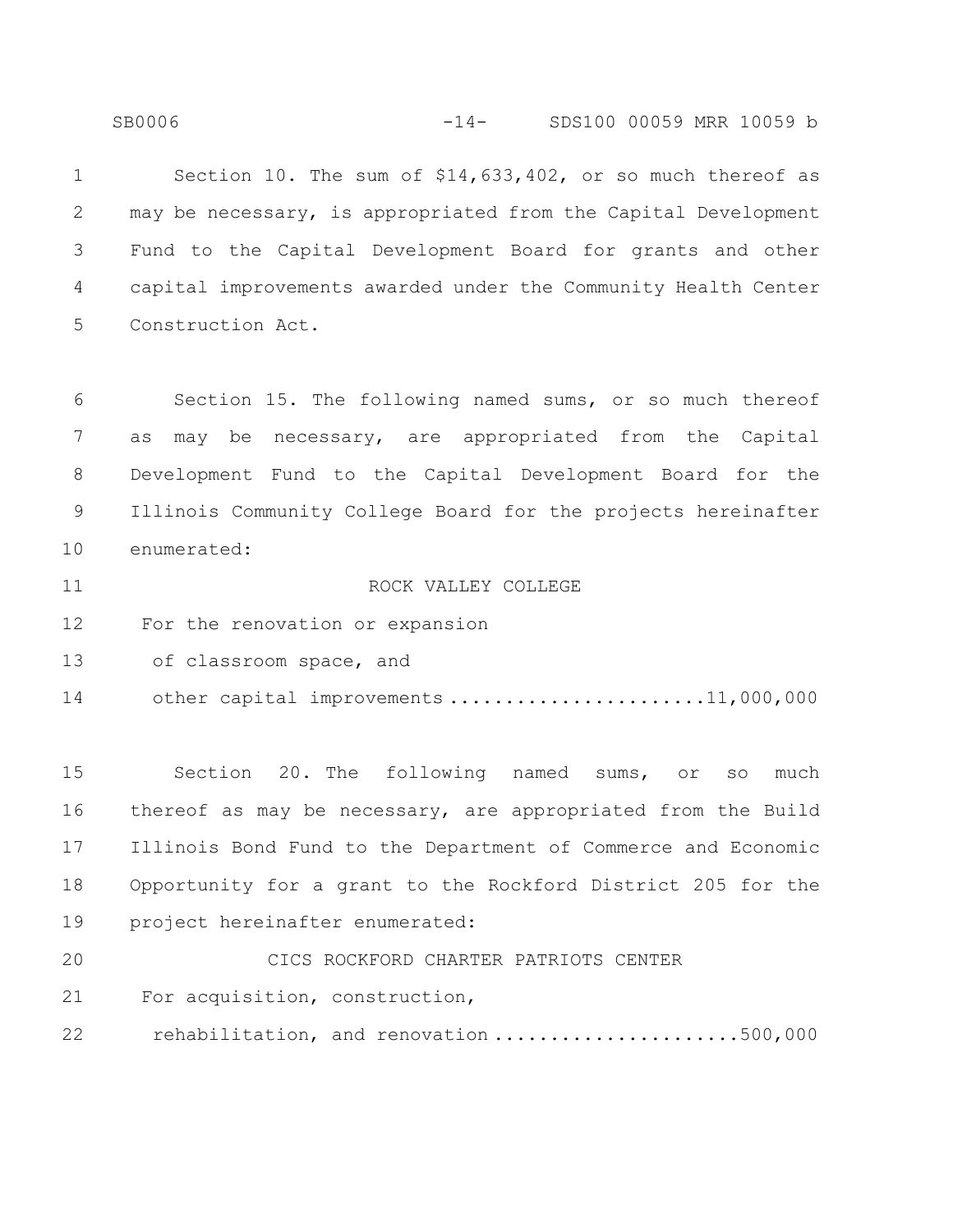SB0006 -15- SDS100 00059 MRR 10059 b

 Section 25. The sum of \$3,000,000, or so much thereof as may be necessary, is appropriated from the Build Illinois Bond Fund to the Department of Commerce and Economic Opportunity for a grant to Crossing Healthcare for costs associated with capital improvements.

 Section 30. The sum of \$458,000, or so much thereof as may be necessary, is appropriated from the General Revenue Fund to the Department of Commerce and Economic Opportunity for a grant to Illinois Manufacturing Excellence Center for costs associated with a grant authorized in Article 8, Section 40 of Public Act 98-679.

 Section 35. The sum of \$2,000,000, or so much thereof as may be necessary, is appropriated from the Build Illinois Bond Fund to the Department of Commerce and Economic Opportunity for a grant awarded to Lawndale Christian Health Center for costs associated with capital improvements.

 Section 40. The sum of \$13,000,000, or so much thereof as may be necessary, is appropriated to the Department of Natural Resources from the Abandoned Mined Lands Reclamation Council Federal Trust Fund for grants and contracts to conduct research, planning and construction to eliminate hazards created by abandoned mines, and any other expenses necessary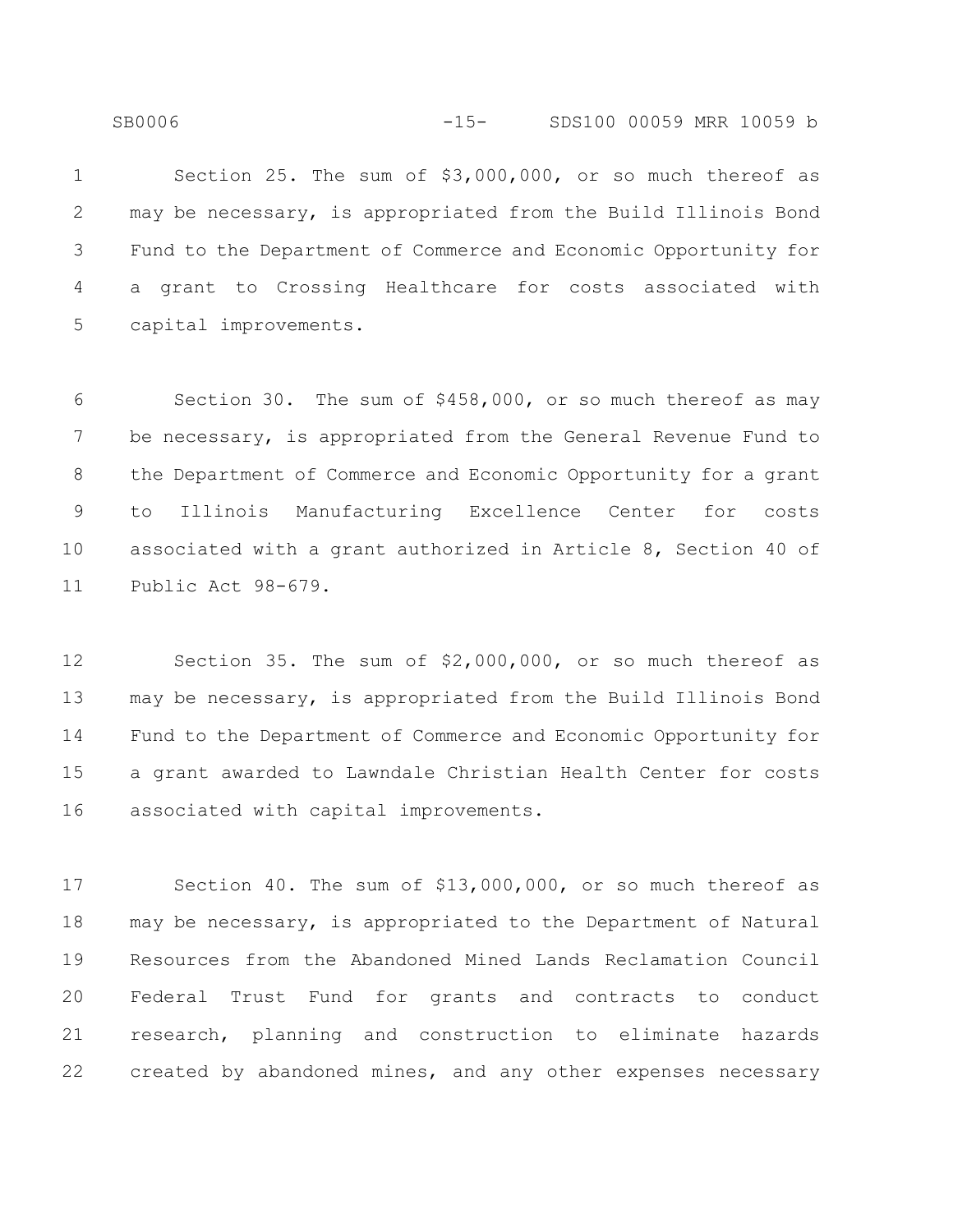SB0006 -16- SDS100 00059 MRR 10059 b

1 for emergency response.

 Section 45. The sum of \$22,260,390, or so much thereof as may be necessary, is appropriated to the Department of Natural Resources from the Abandoned Mined Lands Reclamation Council Federal Trust Fund for grants and contracts to conduct research, planning and construction to eliminate hazards created by abandoned mines, and any other expenses necessary 8 for emergency response.

9 Section 50. The sum of \$24,541,832, or so much thereof as 10 may be necessary, is appropriated from the Capital Development 11 Fund to the Department of Natural Resources for expenditure by 12 the Office of Water Resources for projects at the approximate 13 cost set forth below: 14 Flood Hazard Mitigation – Statewide – 15 For cost sharing to acquire flood 16 prone structures, to implement 17 flood hazard mitigation plans, and 18 to acquire mitigation sites 19 associated with flood control projects ..........12,128,927 20 Flood Hazard Mitigation - For implementation 21 of flood hazard mitigation plans, and 22 acquisition of wetland and tree mitigation 23 sites for state and local joint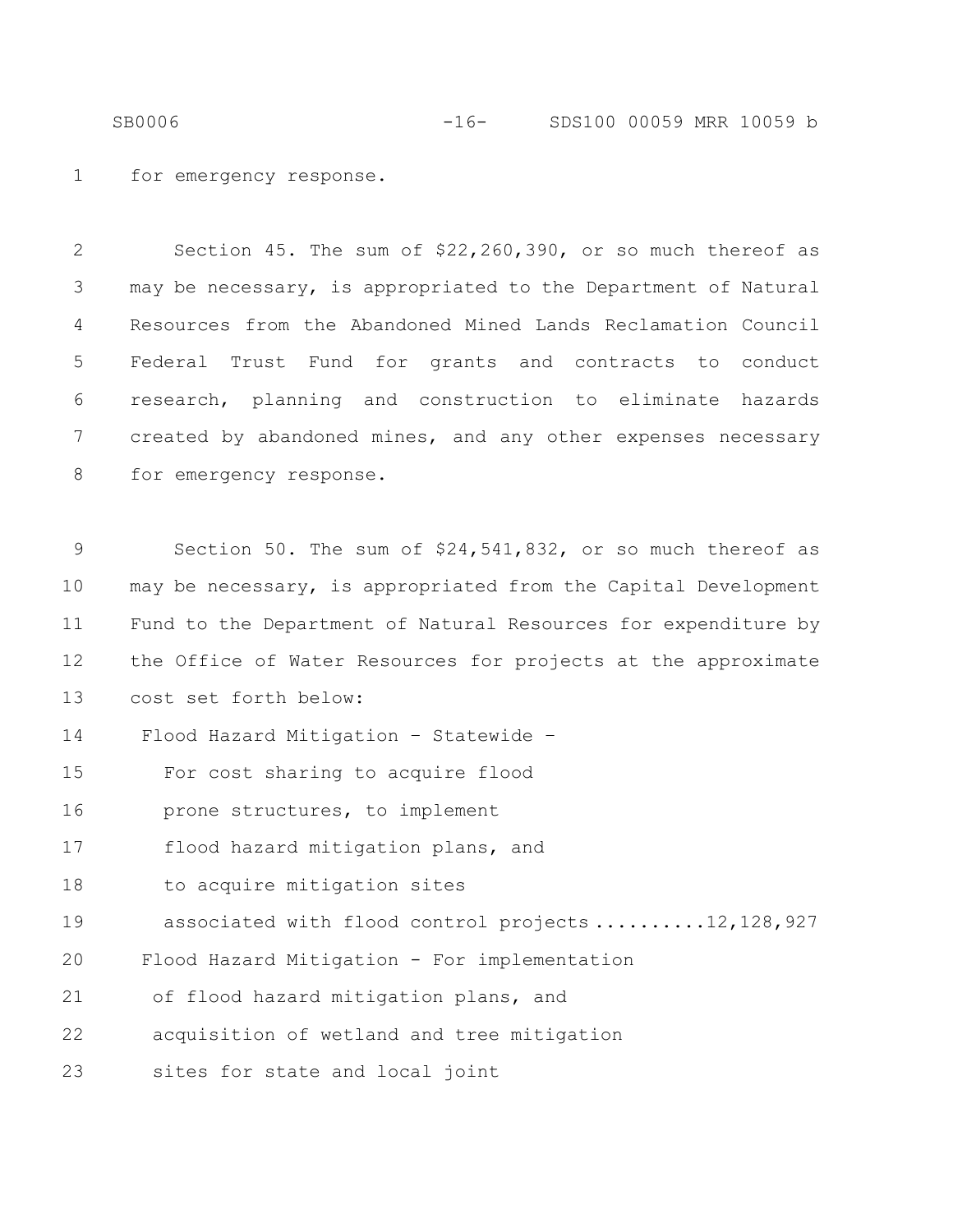|                 | SB0006                                   | $-17-$ | SDS100 00059 MRR 10059 b |  |  |
|-----------------|------------------------------------------|--------|--------------------------|--|--|
| 1               | flood control projects in                |        |                          |  |  |
| 2               | cooperation with federal agencies, state |        |                          |  |  |
| 3               | agencies, and units of local government, |        |                          |  |  |
| $\overline{4}$  | in various counties 8,079,294            |        |                          |  |  |
| $5\overline{)}$ | Flood Mitigation - Disaster              |        |                          |  |  |
| 6               | Declaration Areas  4,333,611             |        |                          |  |  |
|                 |                                          |        |                          |  |  |

#### ARTICLE 42

8 Section 5. The sum of \$5,000,000, or so much thereof as may be necessary, is appropriated from the General Revenue Fund to the Court of Claims for payment of line of duty awards.

 Section 10. The following named amounts are appropriated from the General Revenue Fund to the Court of Claims to pay claims in conformity with awards and recommendations made by the Court of Claims as follows:

 No. 15-CC-0076, Matthew Wojtaszek, unjust imprisonment ...........................................5,000 No. 15-CC-3248, Christopher Coleman, unjust imprisonment .........................................220,732

No. 15-CC-3467, Lewis Gardner, unjust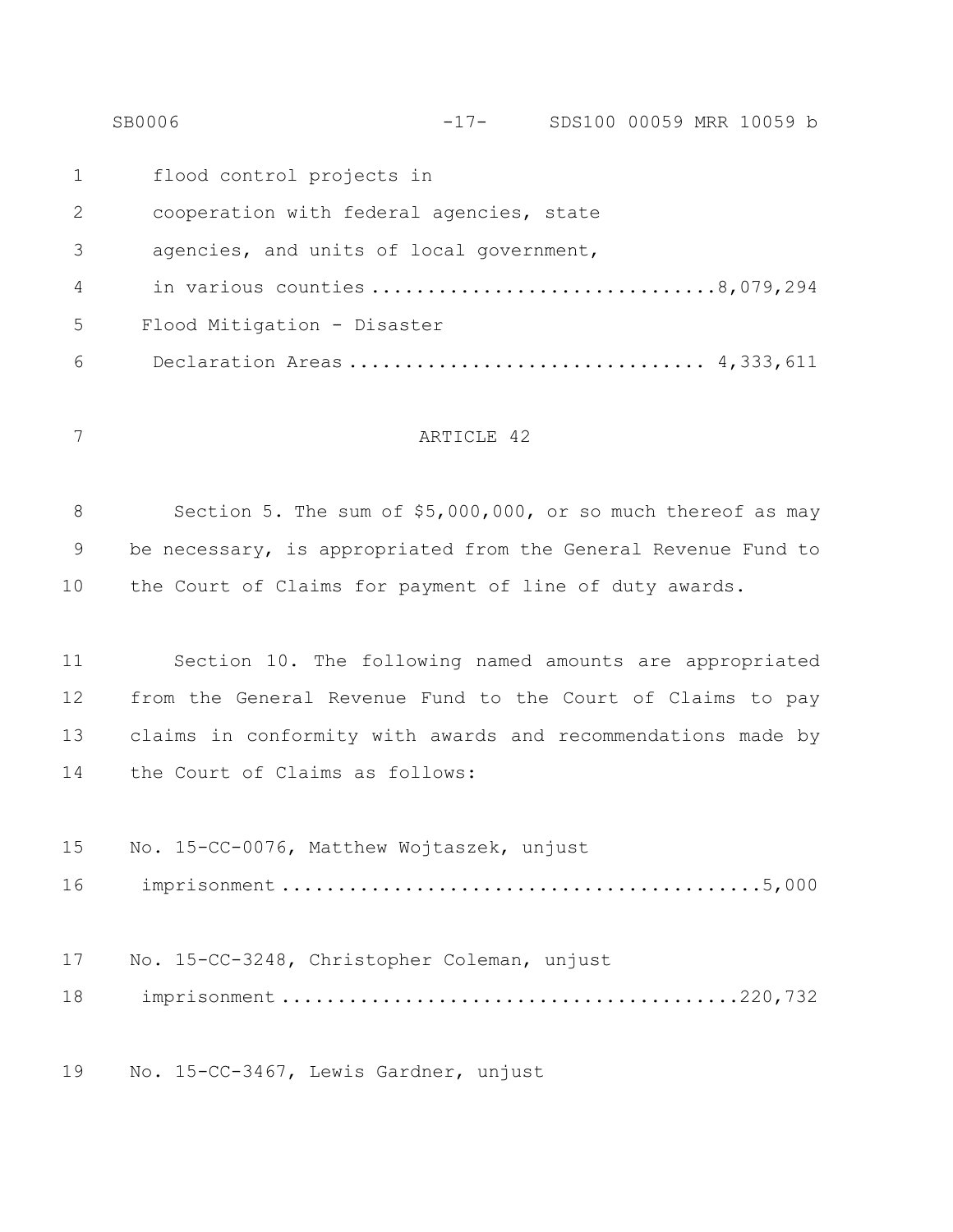|             | SB0006                                  | -18- SDS100 00059 MRR 10059 b |  |  |  |
|-------------|-----------------------------------------|-------------------------------|--|--|--|
| $\mathbf 1$ |                                         |                               |  |  |  |
| 2           | No. 15-CC-3468, Paul Phillips, unjust   |                               |  |  |  |
| 3           |                                         |                               |  |  |  |
| 4           | No. 15-CC-3662, Michael Winston, unjust |                               |  |  |  |
| 5           |                                         |                               |  |  |  |
| 6           | No. 15-CC-3674, David Bates, unjust     |                               |  |  |  |
| 7           |                                         |                               |  |  |  |
| $8\,$       | No. 15-CC-3946, Brian M. Kayer, unjust  |                               |  |  |  |
| 9           |                                         |                               |  |  |  |
| 10          | No. 16-CC-0001, Angel Gonzalez, unjust  |                               |  |  |  |
| 11          |                                         |                               |  |  |  |
| 12          | No. 16-CC-1334, Cortez Murphy, unjust   |                               |  |  |  |
| 13          |                                         |                               |  |  |  |
| 14          | No. 16-CC-2054, Daniel Andersen, unjust |                               |  |  |  |
| 15          |                                         |                               |  |  |  |
| 16          | No. 16-CC-2701 & 16-CC-3222, Ben Baker, |                               |  |  |  |
| 17          | unjust imprisonment 188,423             |                               |  |  |  |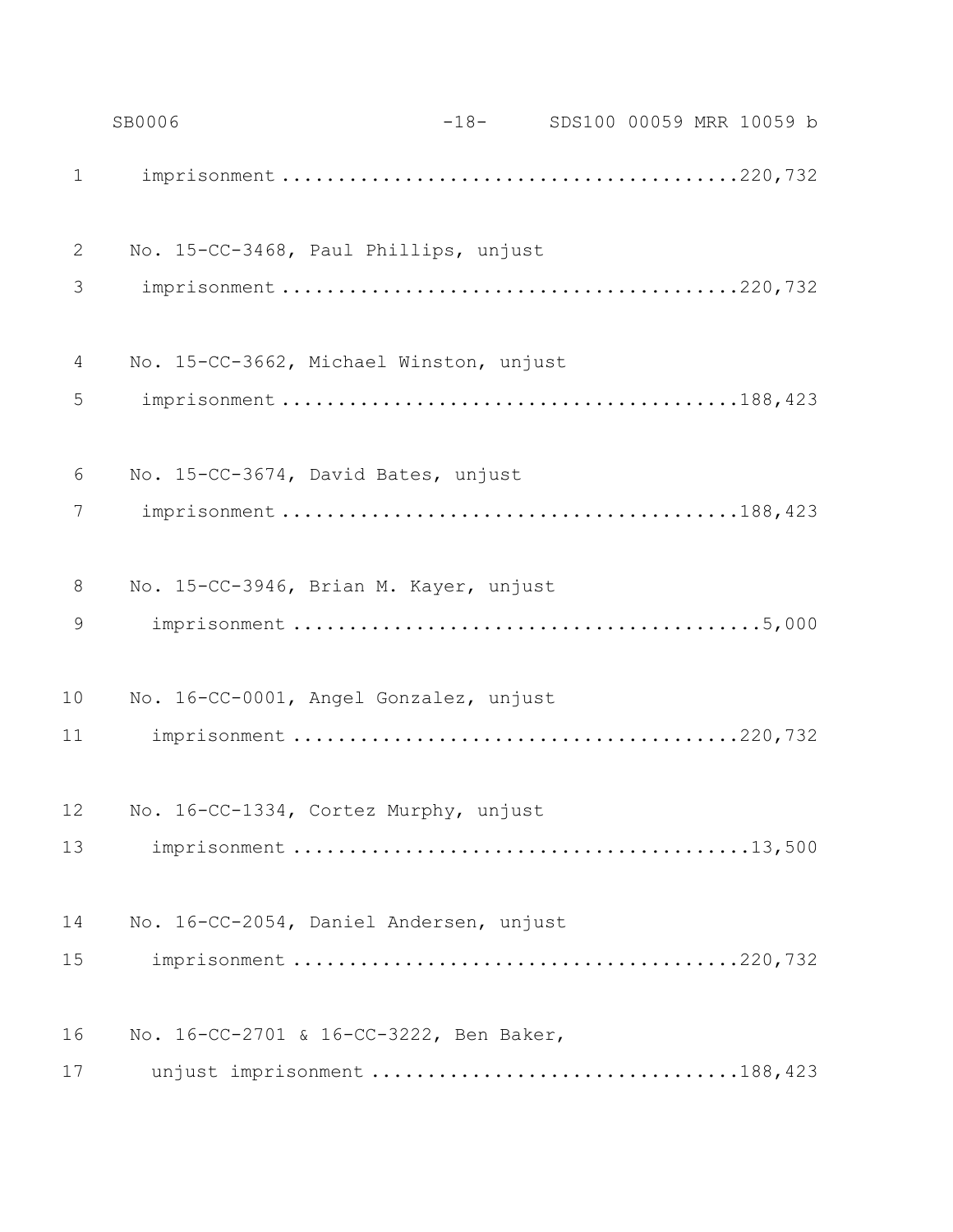No. 16-CC-2773, Marcus Borne, unjust imprisonment .........................................30,000 No. 16-CC-3219, Anthony Johnson, unjust imprisonment ........................................188,423 No. 16-CC-3269, Jermaine Walker, unjust imprisonment ........................................188,423 No. 17-CC-0522, Edward Bolden, unjust imprisonment ........................................220,732 No. 17-CC-0903, Mark Maxson, unjust imprisonment ........................................220,732 No. 17-CC-1007, Bernard Mims, unjust imprisonment ........................................188,423 No. 17-CC-2016, Teshome Campbell, unjust Imprisonment ........................................220,732 15 ARTICLE 43

SB0006 -19- SDS100 00059 MRR 10059 b

Section 5. The following named amounts, or so much thereof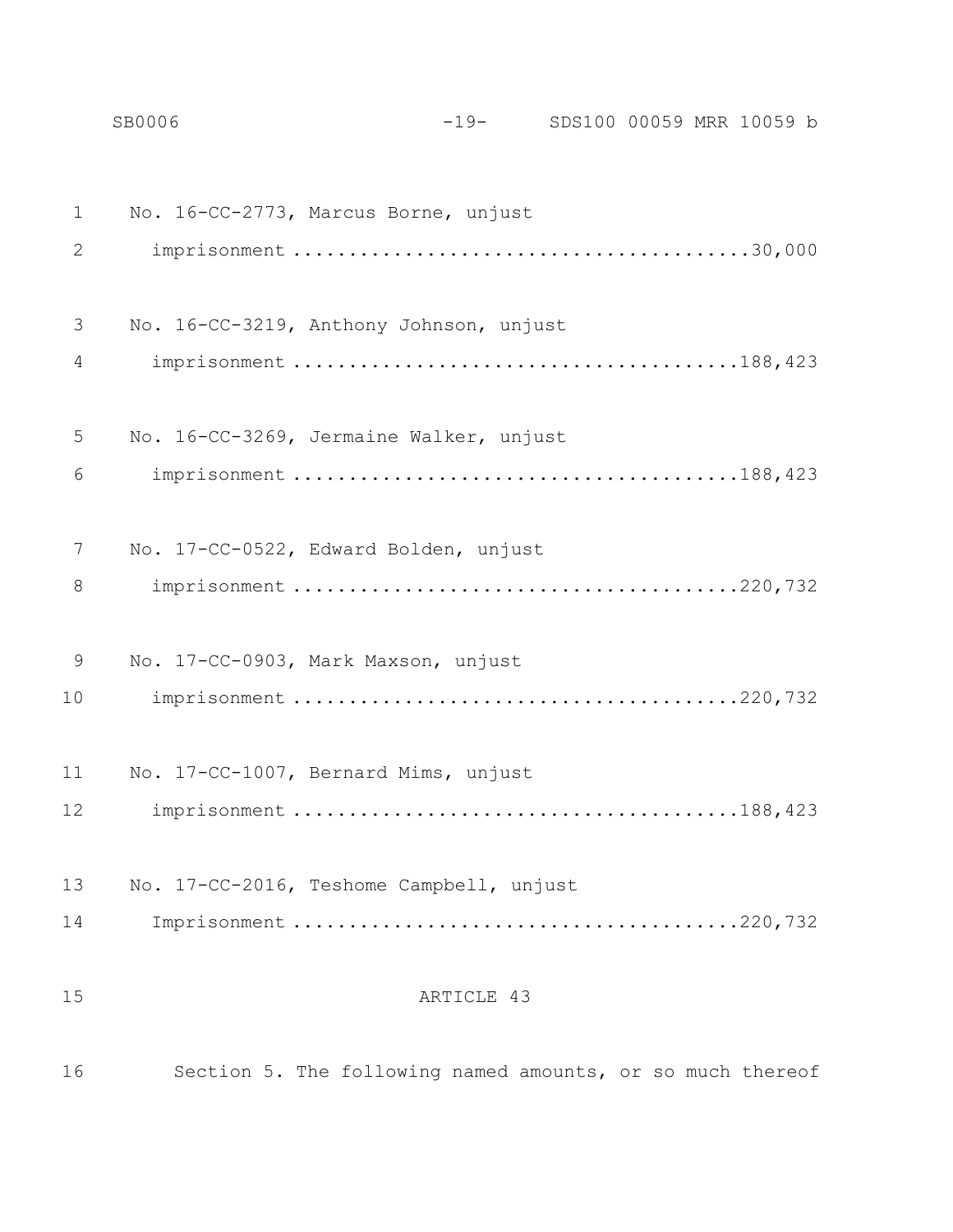|               | SB0006<br>$-20-$<br>SDS100 00059 MRR 10059 b               |
|---------------|------------------------------------------------------------|
| $\mathbf 1$   | as may be necessary, are appropriated for the ordinary and |
| $\mathbf{2}$  | contingent expenses of the Department on Aging:            |
| 3             | DISTRIBUTIVE ITEMS                                         |
| 4             | OPERATIONS                                                 |
| 5             | Payable from the General Revenue Fund:                     |
| 6             | For Expenses of the Provisions of                          |
| 7             | the Statewide Centralized Abuse,                           |
| 8             | Neglect, Financial Exploitation and                        |
| $\mathcal{G}$ | Self-Neglect Act 33,197,200                                |
| 10            | For Expenses of the Senior Employment                      |
| 11            | Specialist Program 195,100                                 |
| 12            | For Expenses of the Grandparents                           |
| 13            | Raising Grandchildren Program 307,500                      |
| 14            | For Specialized Training Program327,600                    |
| 15            | For Expenses of the Illinois Department                    |
| 16            | on Aging for Monitoring and Support                        |
| 17            |                                                            |
| 18            | For Expenses of the Illinois                               |
| 19            |                                                            |
| 20            | For Administrative Expenses of the                         |
| 21            | Senior Meal Program 700                                    |
| 22            | For Benefits, Eligibility, Assistance                      |
| 23            | and Monitoring 551,600                                     |
| 24            | For the expenses of the Senior Helpline 163,200            |
| 25            | \$34,956,000<br>Total                                      |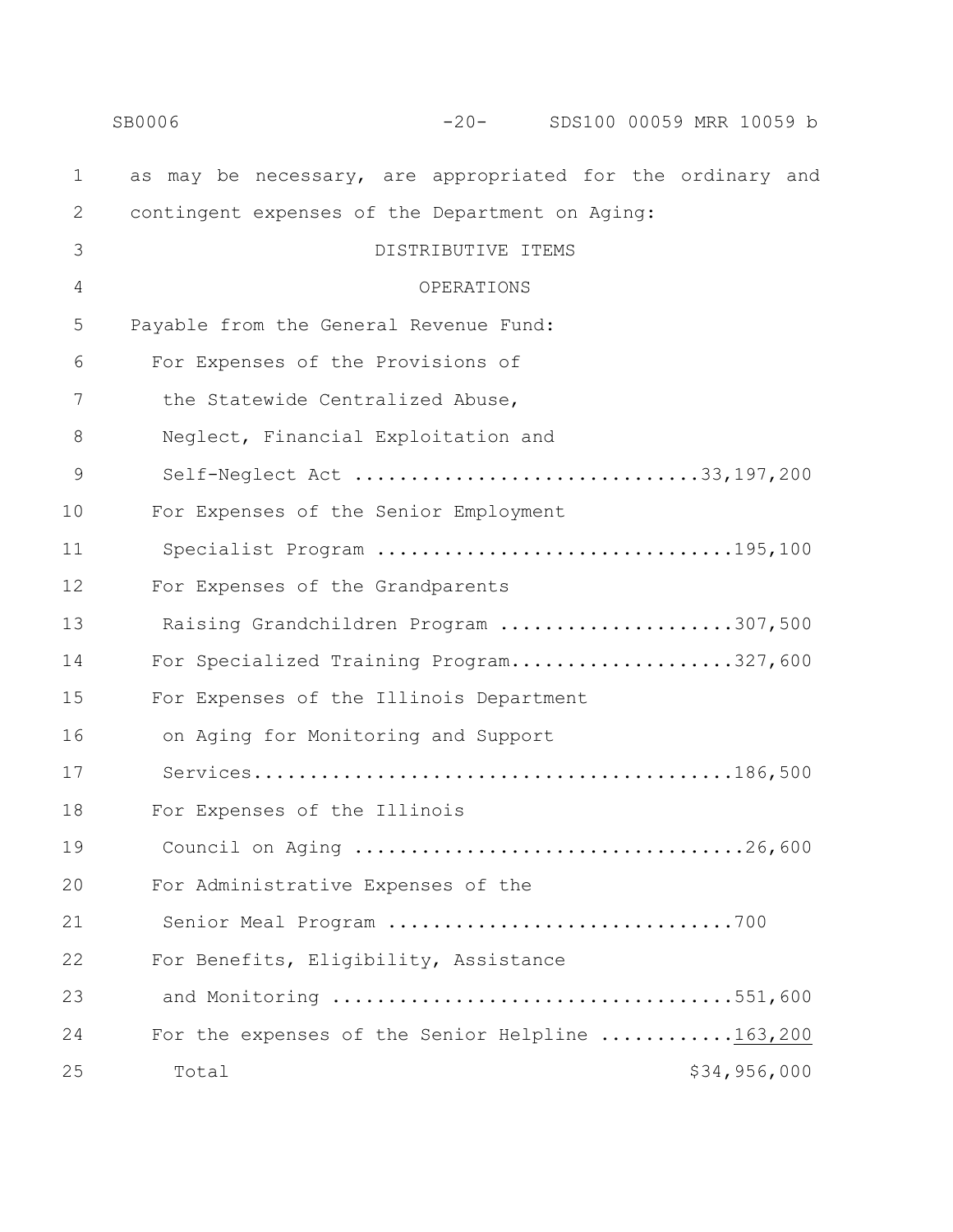| $\mathbf 1$ | Section 10. The following named amounts, or so much thereof   |
|-------------|---------------------------------------------------------------|
| 2           | as may be necessary, respectively, are appropriated from the  |
| 3           | General Revenue Fund for the ordinary and contingent expenses |
| 4           | of the Department on Aging:                                   |
| 5           | DISTRIBUTIVE ITEMS                                            |
| 6           | GRANTS-IN-AID                                                 |
| 7           | For Grants for Retired Senior Volunteer Program565,600        |
| 8           | For Planning and Service Grants to                            |
| 9           | Area Agencies on Aging 7,915,000                              |
| 10          | For Grants for the Foster                                     |
| 11          | Grandparent Program 247,400                                   |
| 12          | For Expenses to the Area Agencies                             |
| 13          | on Aging for Long-Term Care Systems                           |
| 14          |                                                               |
| 15          | For the Ombudsman Program 8,514,900                           |
| 16          | For Grants for Community Based Services for                   |
| 17          | equal distribution to each of the 13                          |
| 18          | Area Agencies on Aging 1,445,000                              |
| 19          | \$18,968,500<br>Total                                         |
|             |                                                               |
| 20          | Section 15. The following named amounts, or so much thereof   |
| 21          | as may be necessary, respectively, are appropriated for the   |
| 22          | ordinary and contingent expenses of the Department on Aging:  |

DISTRIBUTIVE ITEMS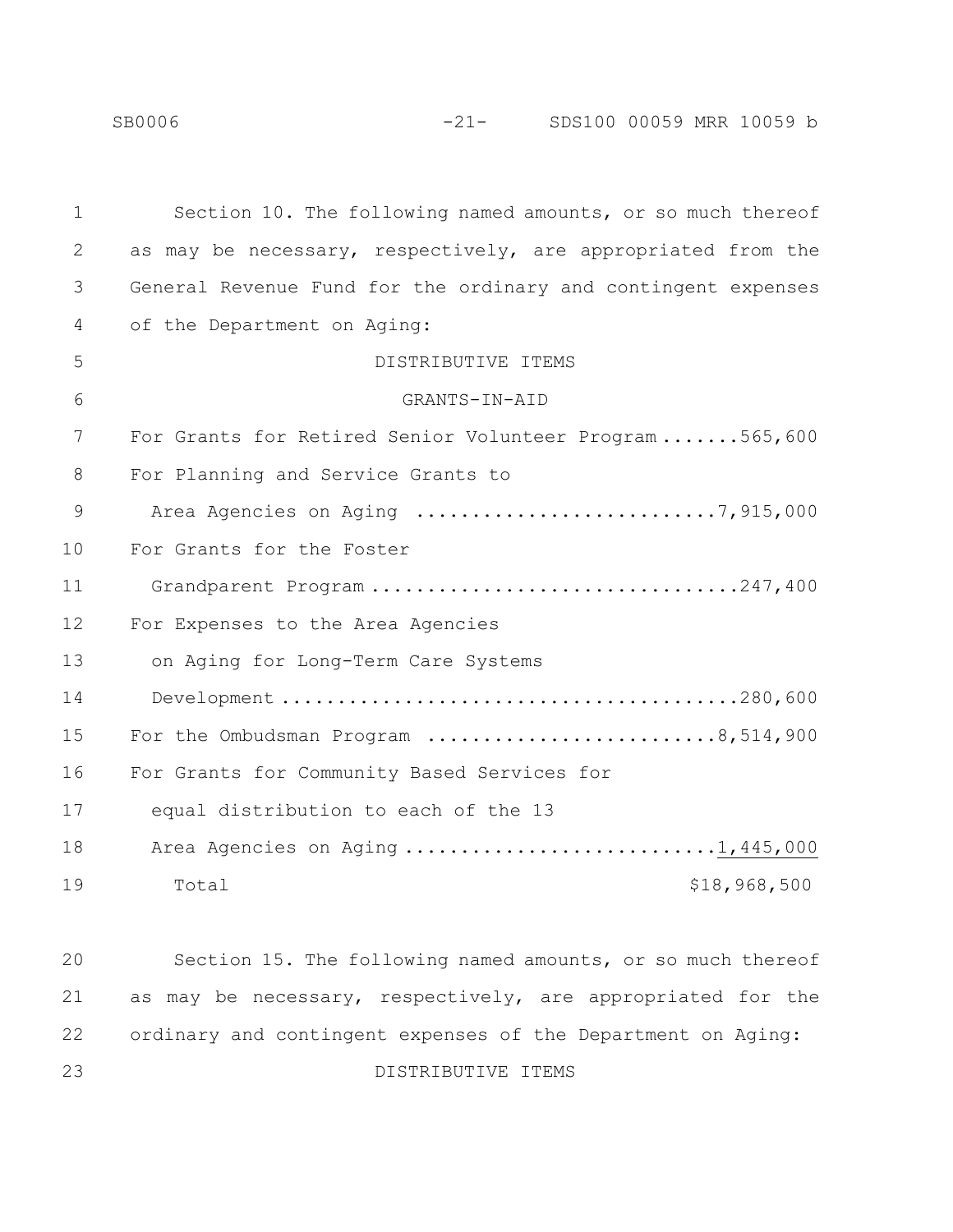|             | SB0006                                                        |                                                            |  | -22- SDS100 00059 MRR 10059 b |  |
|-------------|---------------------------------------------------------------|------------------------------------------------------------|--|-------------------------------|--|
| $\mathbf 1$ |                                                               | COMMUNITY CARE                                             |  |                               |  |
| 2           | Payable from General Revenue Fund:                            |                                                            |  |                               |  |
| 3           |                                                               | For grants and for administrative                          |  |                               |  |
| 4           |                                                               | expenses associated with the purchase                      |  |                               |  |
| 5           |                                                               | of services covered by the Community                       |  |                               |  |
| 6           |                                                               | Care Program, including prior year costs 46,311,400        |  |                               |  |
| 7           |                                                               | For the Balancing Incentive Program 5,201,600              |  |                               |  |
| 8           |                                                               | For grants and for administrative                          |  |                               |  |
| 9           |                                                               | expenses associated with Comprehensive                     |  |                               |  |
| 10          |                                                               | Case Coordination, including prior year                    |  |                               |  |
| 11          |                                                               |                                                            |  |                               |  |
| 12          | Payable from the Commitment to Human Services Fund:           |                                                            |  |                               |  |
| 13          |                                                               | For grants and for administrative                          |  |                               |  |
| 14          |                                                               | expenses associated with the purchase of                   |  |                               |  |
| 15          |                                                               | services covered by the Community Care                     |  |                               |  |
| 16          |                                                               | Program, including prior year costs 294,000,000            |  |                               |  |
|             |                                                               |                                                            |  |                               |  |
| 17          |                                                               | ARTICLE 44                                                 |  |                               |  |
|             |                                                               |                                                            |  |                               |  |
| 18          |                                                               | Section 5. The following named amounts, or so much thereof |  |                               |  |
| 19          | as may be necessary, are appropriated to the Department of    |                                                            |  |                               |  |
| 20          | Public Health for the objects and purposes hereinafter named: |                                                            |  |                               |  |

OFFICE OF HEALTH PROMOTION

Payable from the General Revenue Fund:

For Grants for Vision and Hearing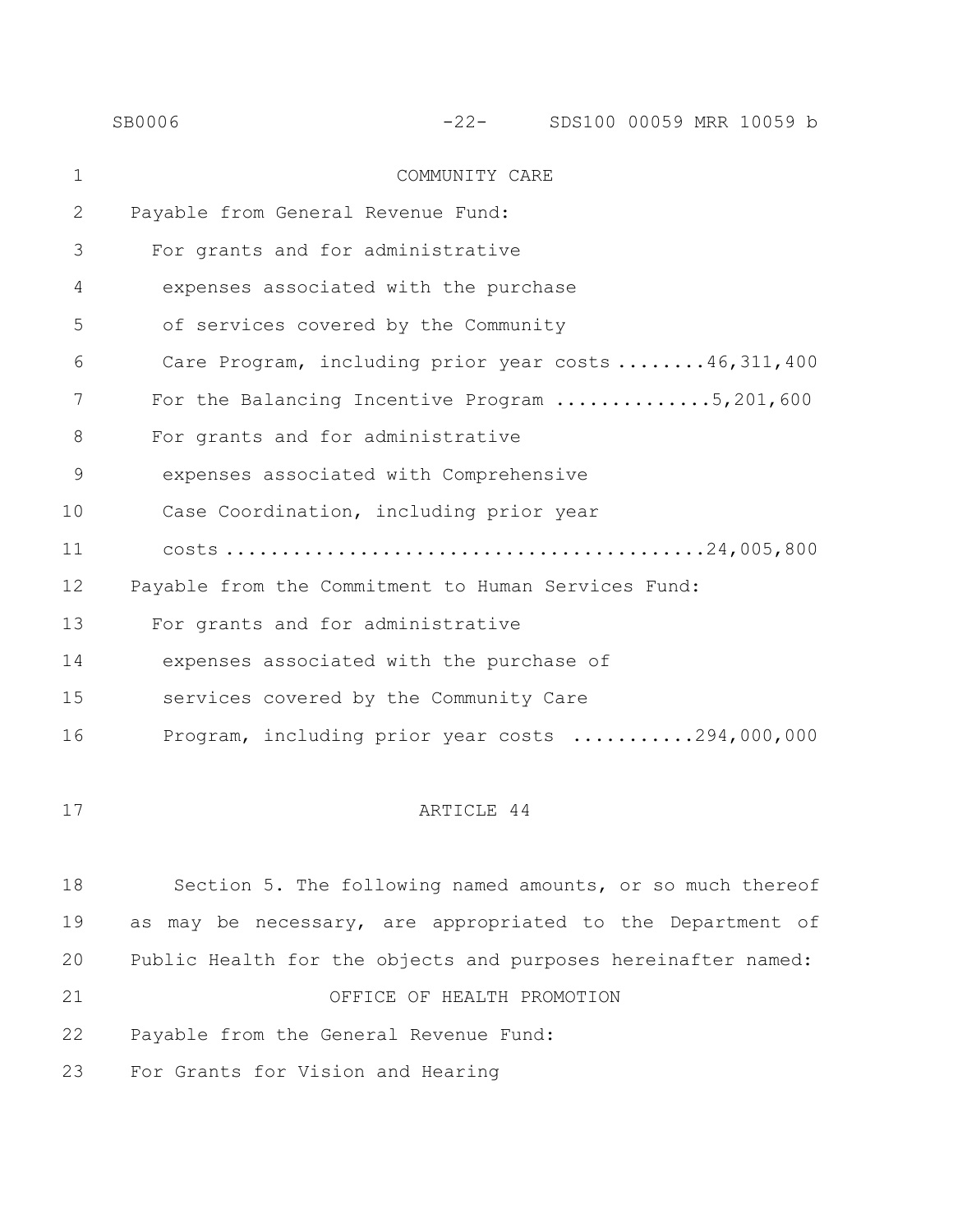| SB0006 | -23- SDS100 00059 MRR 10059 b |  |
|--------|-------------------------------|--|
|        |                               |  |
|        | Screening Programs  683,400   |  |

| $\overline{2}$ | Section 10. The following named amounts, or so much thereof |
|----------------|-------------------------------------------------------------|
| 3              | as may be necessary, are appropriated to the Department of  |
| 4              | Public Health for expenses of programs related to Acquired  |
| 5              | Immunodeficiency Syndrome (AIDS) and Human Immunodeficiency |
| 6              | Virus (HIV):                                                |
| $7\phantom{.}$ | OFFICE OF HEALTH PROTECTION: AIDS/HIV                       |
| 8              | Payable from the General Revenue Fund:                      |
| $\mathcal{G}$  | For Expenses of AIDS/HIV Education,                         |
| 10             | Drugs, Services, Counseling, Testing,                       |
| 11             | Outreach to Minority populations, costs                     |
| 12             | associated with correctional facilities                     |
| 13             | Referral and Partner Notification                           |
| 14             | (CTRPN), and Patient and Worker                             |
| 15             | Notification pursuant to Public                             |
| 16             |                                                             |
|                |                                                             |
| 17             | Section 15. The following named amounts, or as much thereof |

 as may be necessary, are appropriated to the Department of Public Health for the objects and purposes hereinafter named: OFFICE OF WOMEN'S HEALTH Payable from the General Revenue Fund: 22 For Expenses for Breast and Cervical 23 Cancer Screenings, minority outreach,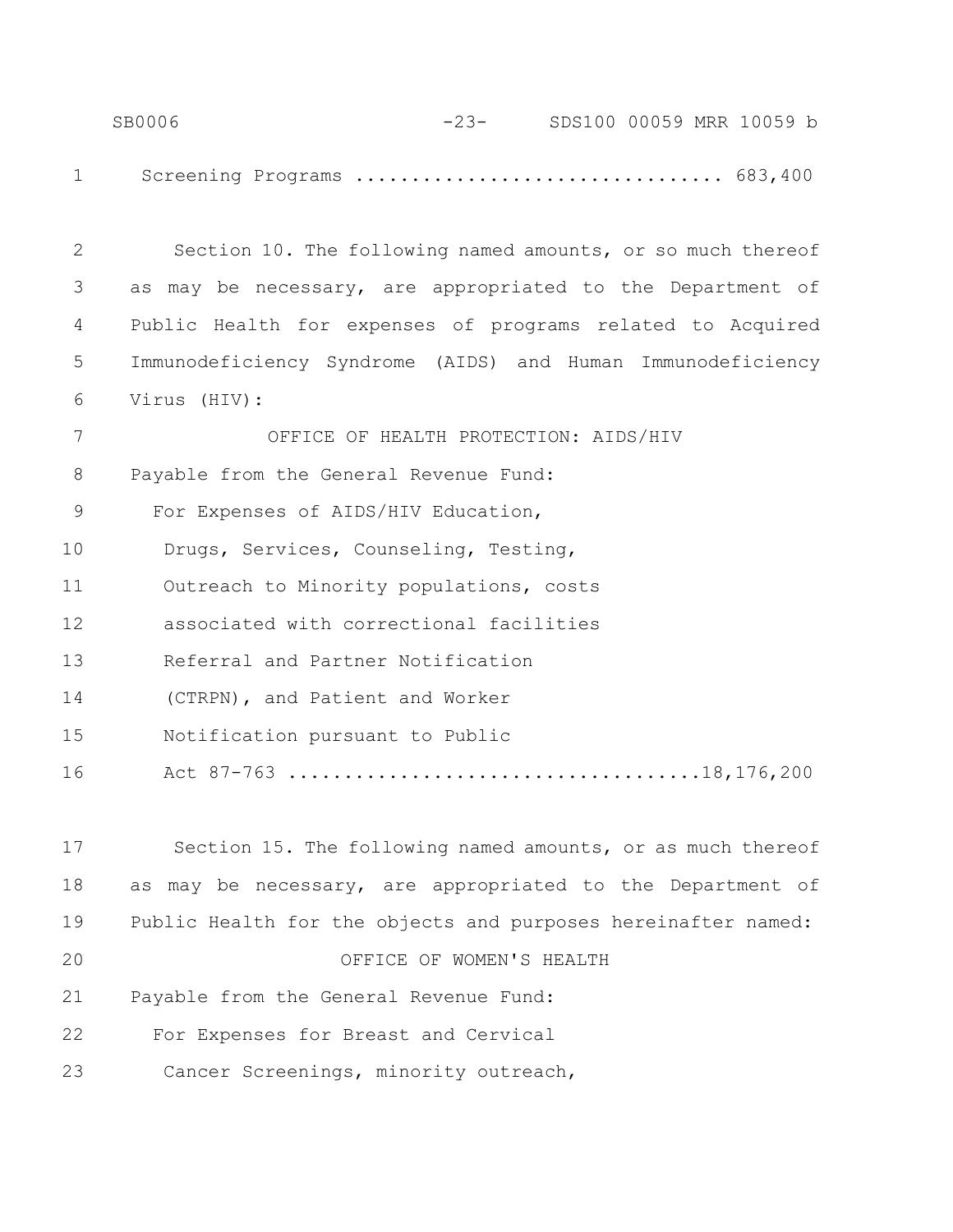|              | SB0006                                                        |            |  | -24- SDS100 00059 MRR 10059 b |  |
|--------------|---------------------------------------------------------------|------------|--|-------------------------------|--|
| $\mathbf 1$  | and other Related Activities  6,916,300                       |            |  |                               |  |
| $\mathbf{2}$ | For grants for the extension and provision                    |            |  |                               |  |
| 3            | of perinatal services for premature                           |            |  |                               |  |
| 4            | and high-risk infants and their mothers 2,005,400             |            |  |                               |  |
|              |                                                               |            |  |                               |  |
| 5            | Section 20. The following named amounts, or as much thereof   |            |  |                               |  |
| 6            | as may be necessary, are appropriated to the Department of    |            |  |                               |  |
| 7            | Public Health for the objects and purposes hereinafter named: |            |  |                               |  |
| 8            | OFFICE OF WOMEN'S HEALTH                                      |            |  |                               |  |
| 9            | Payable from the General Revenue Fund:                        |            |  |                               |  |
| 10           | For Expenses associated with School Health                    |            |  |                               |  |
| 11           |                                                               |            |  |                               |  |
| 12           | For Grants to Family Planning Programs                        |            |  |                               |  |
| 13           | for Contraceptive Services 846,800                            |            |  |                               |  |
|              |                                                               |            |  |                               |  |
| 14           |                                                               | ARTICLE 45 |  |                               |  |

 Section 5. The following named amounts, or so much thereof as may be necessary, respectively, for the objects and purposes hereinafter named, are appropriated to the Department of Human Services for income assistance and related distributive purposes, including such Federal funds as are made available by the Federal Government for the following purposes: DISTRIBUTIVE ITEMS

GRANTS-IN-AID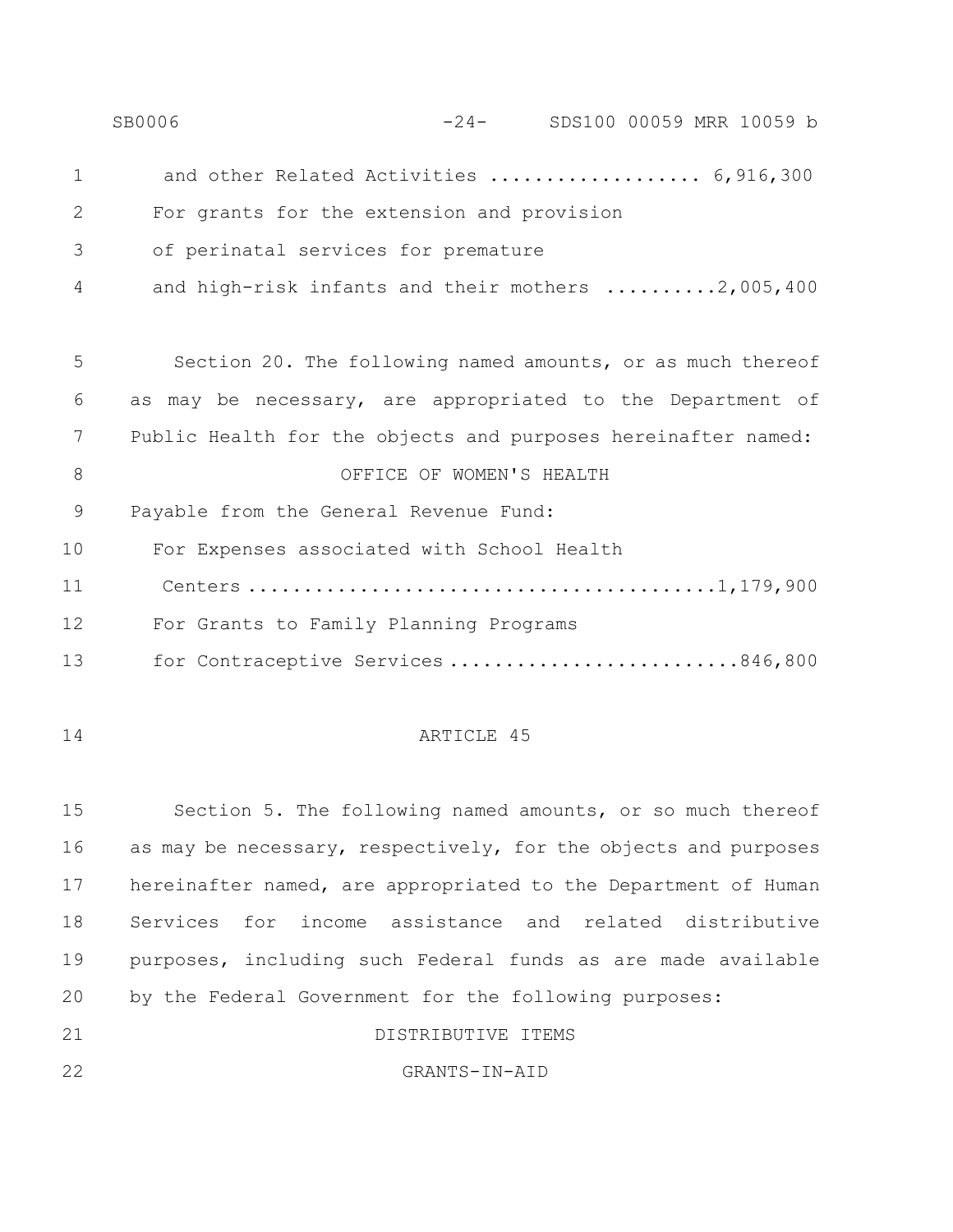SB0006 -25- SDS100 00059 MRR 10059 b 1 Payable from General Revenue Fund: 2 For Grants and for Administrative 3 Expenses associated with Refugee 4 Social Services ....................................204,000 5 Section 15. The following named sums, or so much thereof 6 as may be necessary, respectively, for the purposes hereinafter 7 named, are appropriated to the Department of Human Services for 8 Grants-In-Aid and Purchased Care in its various regions 9 pursuant to Sections 3 and 4 of the Community Services Act and 10 the Community Mental Health Act: 11 MENTAL HEALTH GRANTS AND PROGRAM SUPPORT 12 GRANTS-IN-AID AND PURCHASED CARE 13 Payable from the General Revenue Fund: 14 For all costs and administrative expenses for Community 15 Service Programs for Persons with Mental Illness; Child 16 and Adolescent Mental Health Programs; Community Hospital 17 Inpatient & Psych Services; Eligibility and Disposition 18 Assessment; Jail Data Link Project; Juvenile Justice 19 Trauma Program; Regions Special Consumer 20 Supports & Mental Health Services; Rural Behavioral Health 21 Access; Supported Residential; the Living Room; 22 and all other Services to 23 persons with Mental Illness ....................89,120,800 24 For costs associated with the Purchase and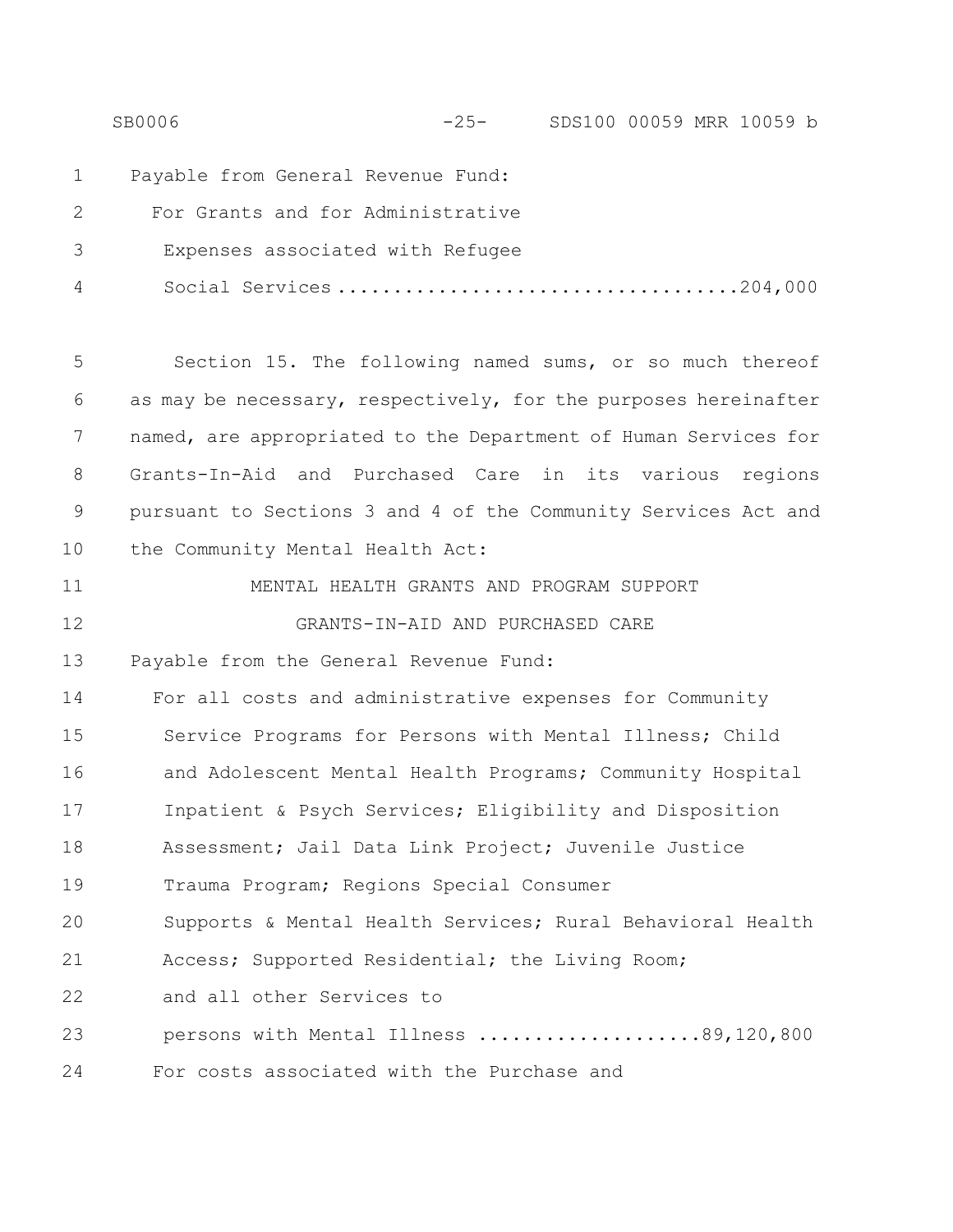|    | -26- SDS100 00059 MRR 10059 b<br>SB0006                         |
|----|-----------------------------------------------------------------|
| 1  | Disbursement of Psychotropic Medications                        |
| 2  | for Mentally Ill Clients in the Community 1,928,800             |
| 3  | For Supportive MI Housing 16,313,700                            |
| 4  | For the costs associated with Mental Health                     |
| 5  | Balancing Incentive Programs 3,205,100                          |
|    |                                                                 |
| 6  | Section 20. The following named amounts, or so much thereof     |
| 7  | as may be necessary, respectively, are appropriated for the     |
| 8  | objects and purposes hereinafter named, to the Department of    |
| 9  | Human Services:                                                 |
| 10 | ADDICTION TREATMENT                                             |
| 11 | GRANTS-IN-AID                                                   |
| 12 | Payable from the General Revenue Fund:                          |
| 13 | For costs associated with Community                             |
| 14 | Based Addiction Treatment Services 36,508,500                   |
| 15 | For costs associated with Addiction                             |
| 16 | Treatment Services for Special Populations 5,387,400            |
|    |                                                                 |
| 17 | Section 25. The sum of \$512,500, or as much thereof is         |
| 18 | necessary is appropriated from the General Revenue Fund to the  |
| 19 | Department of Human Services for a pilot program to study uses  |
| 20 | and effects of medication assisted treatments for addiction and |
| 21 | for the prevention of relapse to opioid dependence in publicly- |
| 22 | funded treatment program.                                       |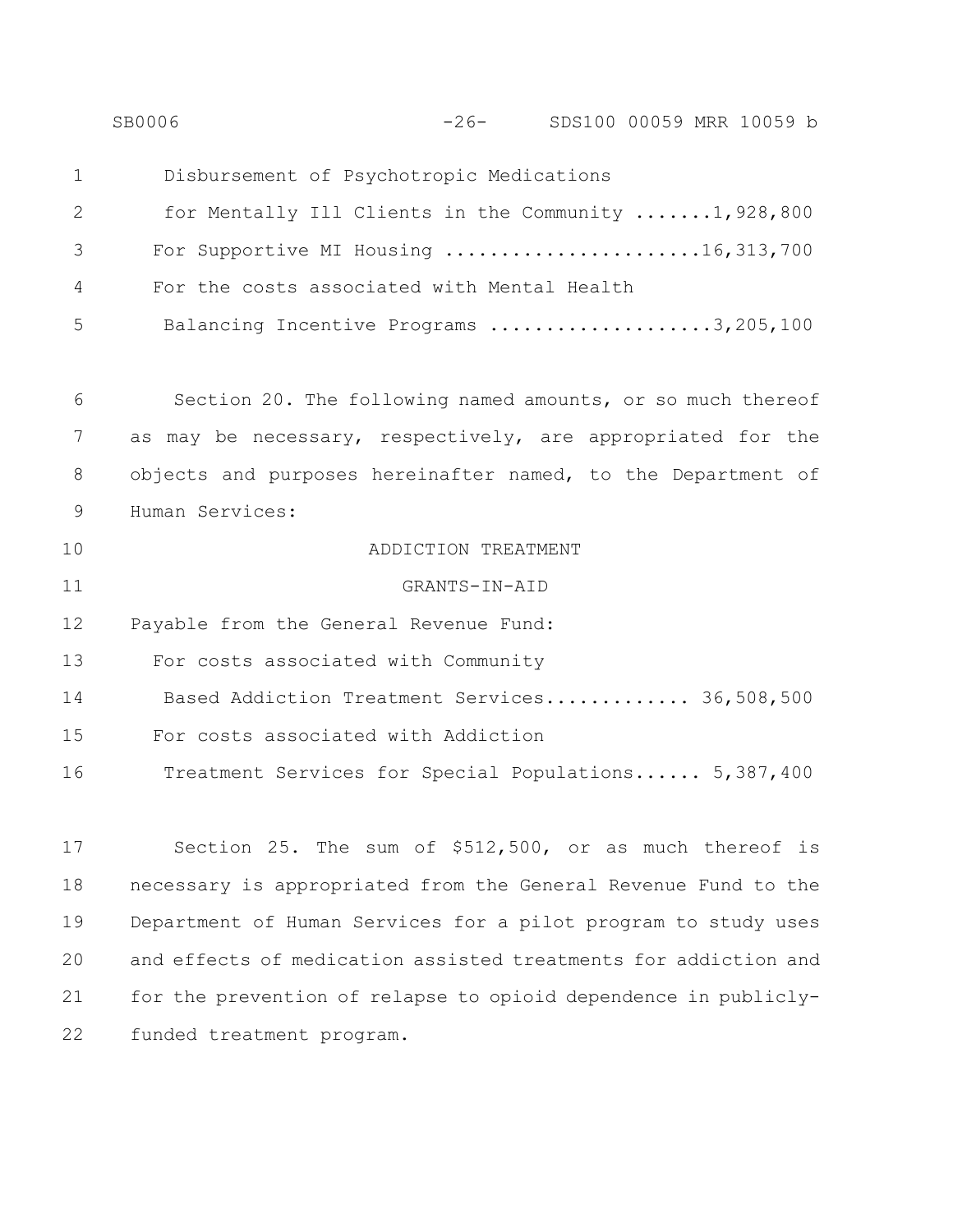|             | SB0006<br>$-27-$<br>SDS100 00059 MRR 10059 b                   |
|-------------|----------------------------------------------------------------|
| $\mathbf 1$ | Section 30. The following named amounts, or so much thereof    |
| 2           | as may be necessary, respectively, are appropriated to the     |
| 3           | Department of Human Services:                                  |
| 4           | REHABILITATION SERVICES BUREAUS                                |
| 5           | GRANTS-IN-AID                                                  |
| 6           | Payable from the General Revenue Fund:                         |
| 7           | For Case Services to Individuals  9,174,700                    |
| 8           | For all costs associated with the Rehabilitation               |
| 9           | Services Balancing Incentive Programs2,313,500                 |
| 10          | For Grants to Independent Living Centers $4,403,900$           |
| 11          | For Independent Living Older Blind Grant 137,500               |
| 12          | For Federal match for Supported Employment                     |
| 13          |                                                                |
|             |                                                                |
| 14          | Section 35. The following named sums, or so much thereof       |
| 15          | may be necessary, respectively, are appropriated to the<br>as  |
| 16          | Department of Human Services for the purposes hereinafter      |
| 17          | named:                                                         |
| 18          | FAMILY AND COMMUNITY SERVICES                                  |
| 19          | Payable from the General Revenue Fund:                         |
| 20          | For Expenses for the Development and                           |
| 21          | Implementation of Cornerstone 194,200                          |
|             |                                                                |
| 22          | Section 40. The following named amounts, or so much thereof    |
| 23          | as may be necessary, respectively, for the objects hereinafter |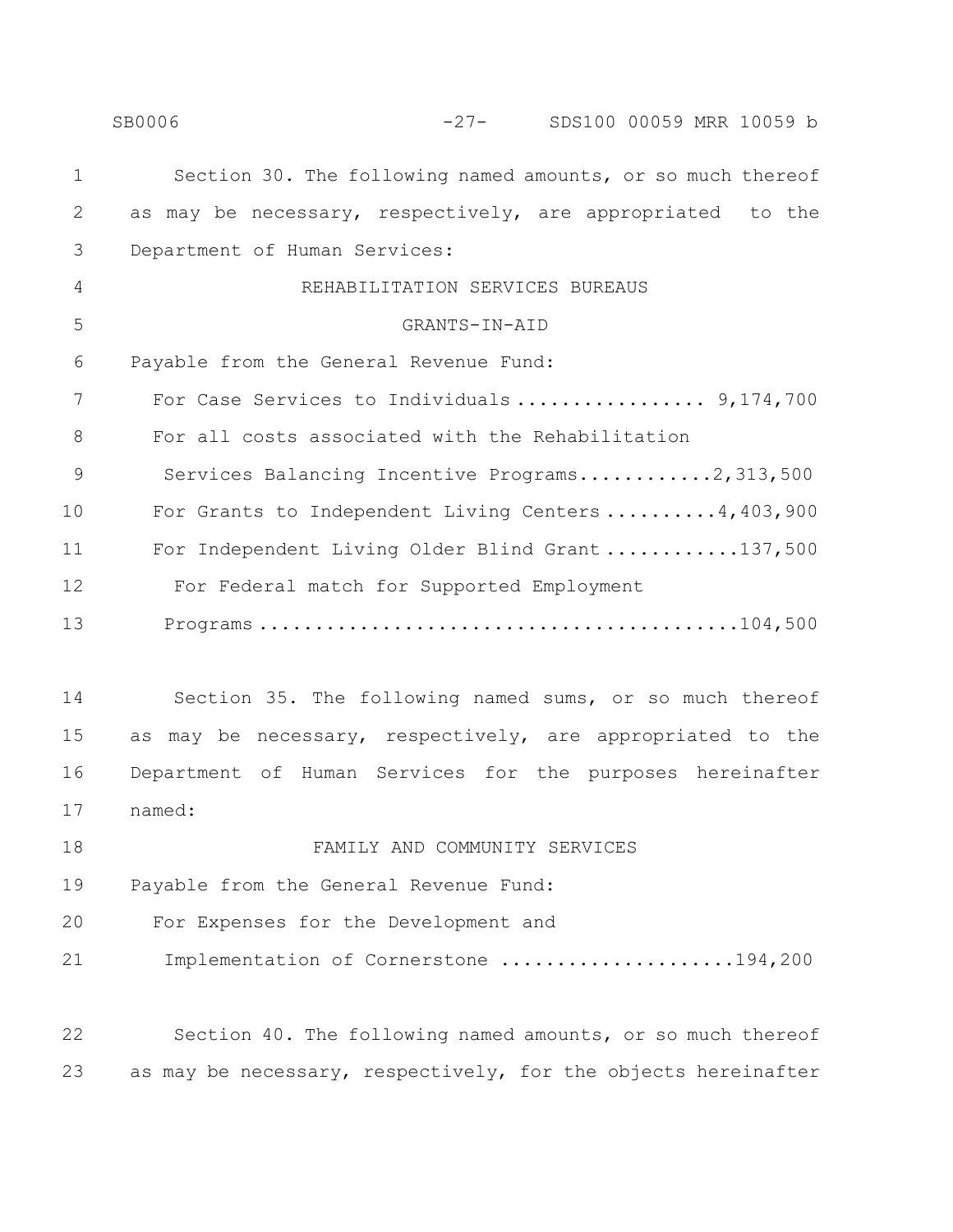|               | SB0006<br>-28- SDS100 00059 MRR 10059 b                         |  |
|---------------|-----------------------------------------------------------------|--|
| $\mathbf 1$   | named, are appropriated to the Department of Human Services for |  |
| 2             | Family and Community Services and related distributive          |  |
| 3             | purposes, including such Federal funds as are made available    |  |
| 4             | by the Federal government for the following purposes:           |  |
| 5             | FAMILY AND COMMUNITY SERVICES                                   |  |
| 6             | GRANTS-IN-AID                                                   |  |
| 7             | Payable from the General Revenue Fund:                          |  |
| 8             | For Grants and administrative expenses                          |  |
| $\mathcal{G}$ | for Programs to Reduce                                          |  |
| 10            | Infant Mortality, provide                                       |  |
| 11            | Case Management and Outreach                                    |  |
| 12            | Services, and for the                                           |  |
| 13            | Intensive Prenatal Performance Project  12,300,000              |  |
| 14            | For Costs Associated with the                                   |  |
| 15            | Domestic Violence Shelters                                      |  |
| 16            | and Services Program18,635,000                                  |  |
| 17            | For Grants and Administrative Expenses                          |  |
| 18            | of Supportive Housing Services 10,464,800                       |  |
| 19            | For Grants and Administrative Expenses                          |  |
| 20            | of the Comprehensive Community-Based                            |  |
| 21            | Services to Youth 16,960,100                                    |  |
| 22            | For Grants and Administrative Expenses                          |  |
| 23            | of Redeploy Illinois 5,007,200                                  |  |
| 24            | For Grants and Administrative Expenses                          |  |
| 25            | for Homeless Youth Services 4,663,700                           |  |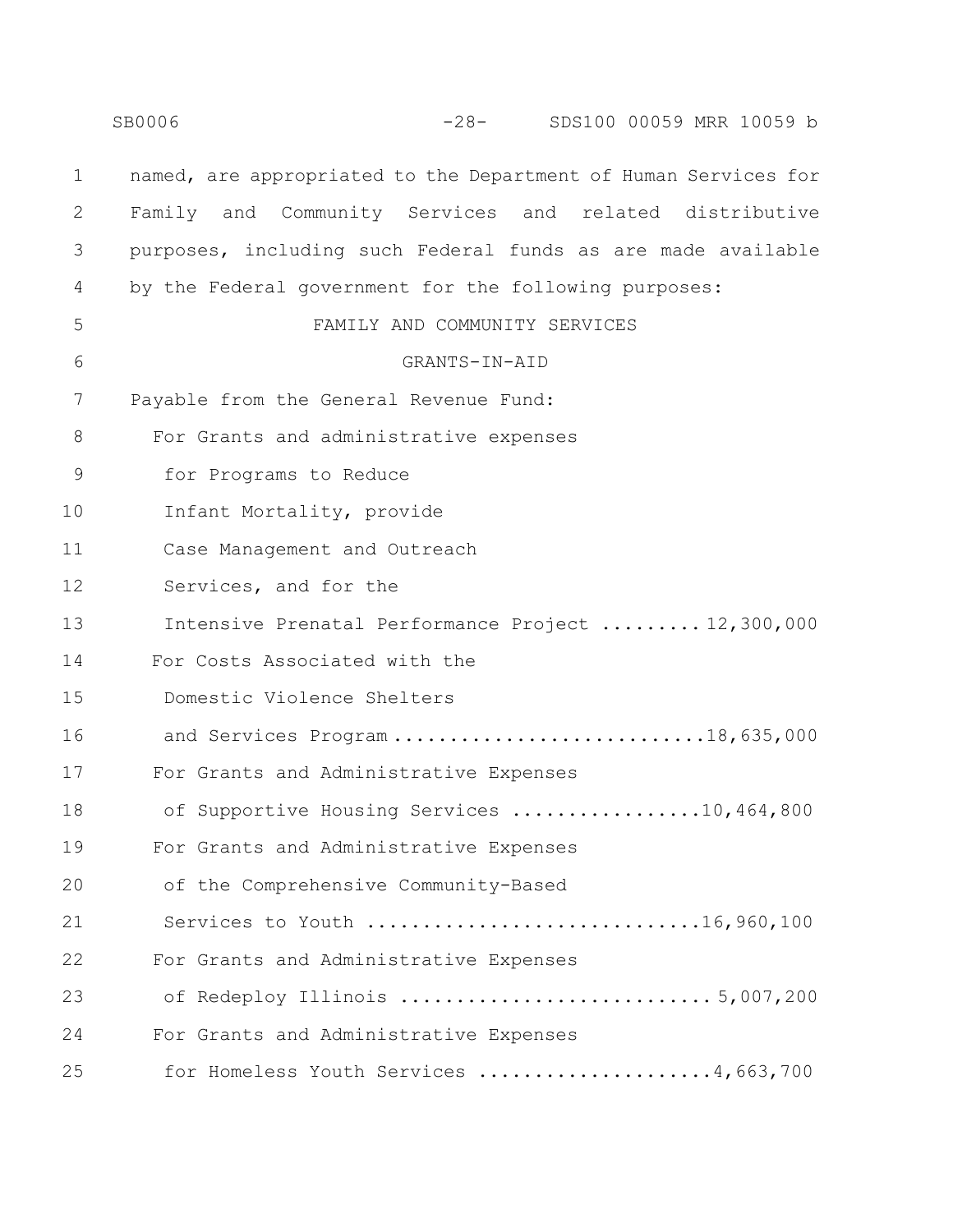|                | SB0006                                            | $-29-$ | SDS100 00059 MRR 10059 b |  |  |
|----------------|---------------------------------------------------|--------|--------------------------|--|--|
| $\mathbf{1}$   | For grants to provide Assistance to Sexual        |        |                          |  |  |
| 2              | Assault Victims and for Sexual Assault            |        |                          |  |  |
| $\mathcal{S}$  |                                                   |        |                          |  |  |
| $\overline{4}$ | For Grants and Administrative Expenses            |        |                          |  |  |
| -5             | Related to the Healthy Families Program 9,947,700 |        |                          |  |  |
| 6              | For Parents Too Soon Program 7,042,100            |        |                          |  |  |

 Section 45. The sum of \$10,000,000 or so much thereof as may be necessary, is appropriated from the General Revenue Fund to the Department of Human Services for grants to community providers and local governments for youth employment programs.

#### 11 ARTICLE 46

 Section 5. The sum of \$500,000, or so much thereof as may 13 be necessary, is appropriated from the General Revenue Fund to the Department of Veterans' Affairs for costs associated with the Illinois Warrior Assistance Program.

16

 Section 10. The sum of \$1,549,300, or so much thereof as may be necessary, is appropriated from the General Revenue Fund to the Department of Veterans' Affairs for costs associated with the Homeless Veterans Program.

21 Section 15. The following named amounts, or so much thereof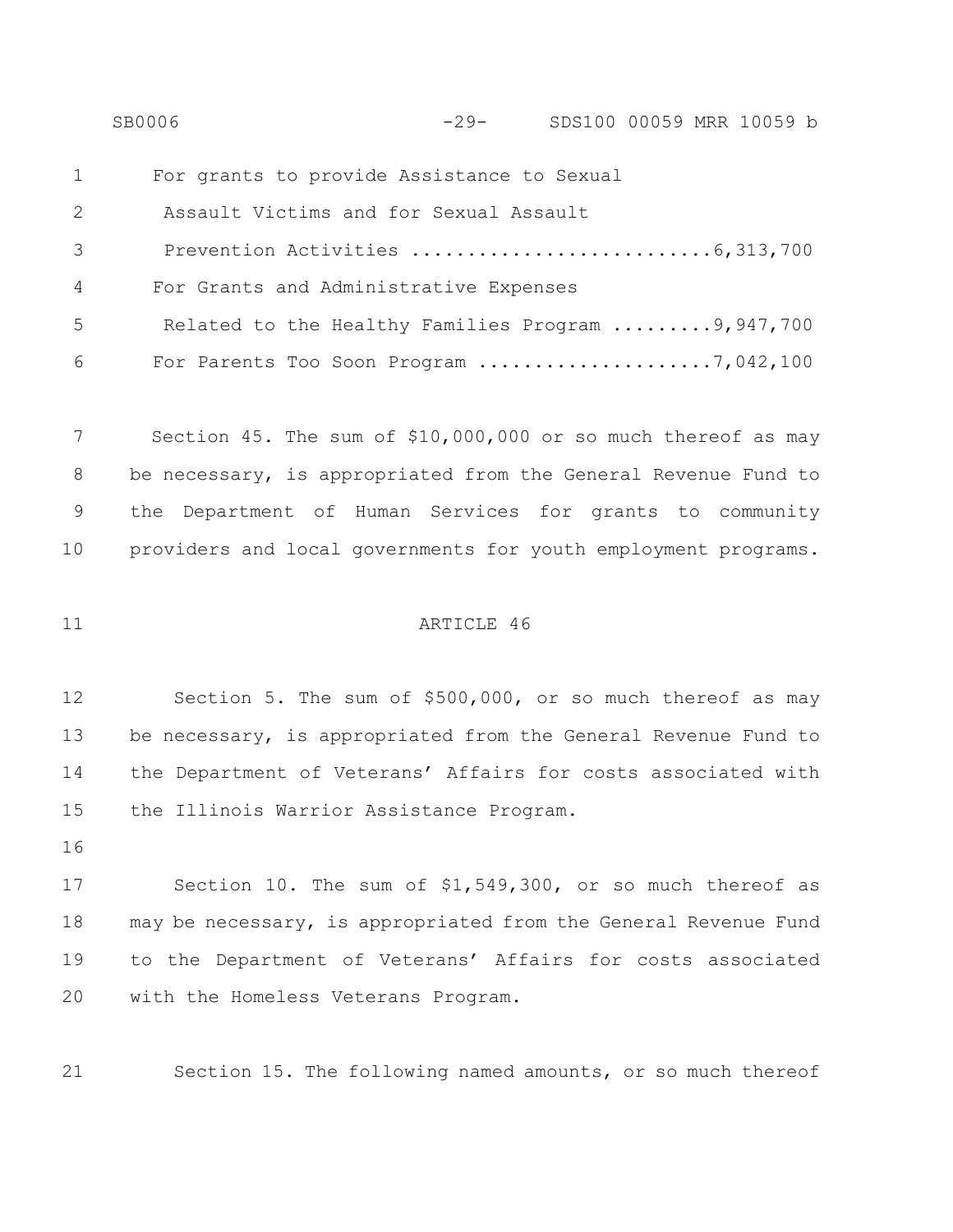SB0006 -30- SDS100 00059 MRR 10059 b as may be necessary, are appropriated from the General Revenue Fund to the Department of Veterans' Affairs for the objects and purposes and in the amounts set forth as follows: GRANTS-IN-AID For Bonus Payments to War Veterans and Peacetime Crisis Survivors ....................................396,000 For Providing Educational Opportunities for Children of Certain Veterans, as provided by law ..............................................100,000

#### ARTICLE 47

 Section 5. The sum of \$20,720,400, or so much thereof as may be necessary, is appropriated from the Education Assistance Fund to the Board of Trustees of Chicago State University to meet its operational expenses for the fiscal year ending June 30, 2017.

 Section 10. The sum of \$11,171,700, or so much thereof as may be necessary, is appropriated from the Education Assistance Fund to the Board of Trustees of Eastern Illinois University for ordinary and contingent expenses for the fiscal year ending June 30, 2017.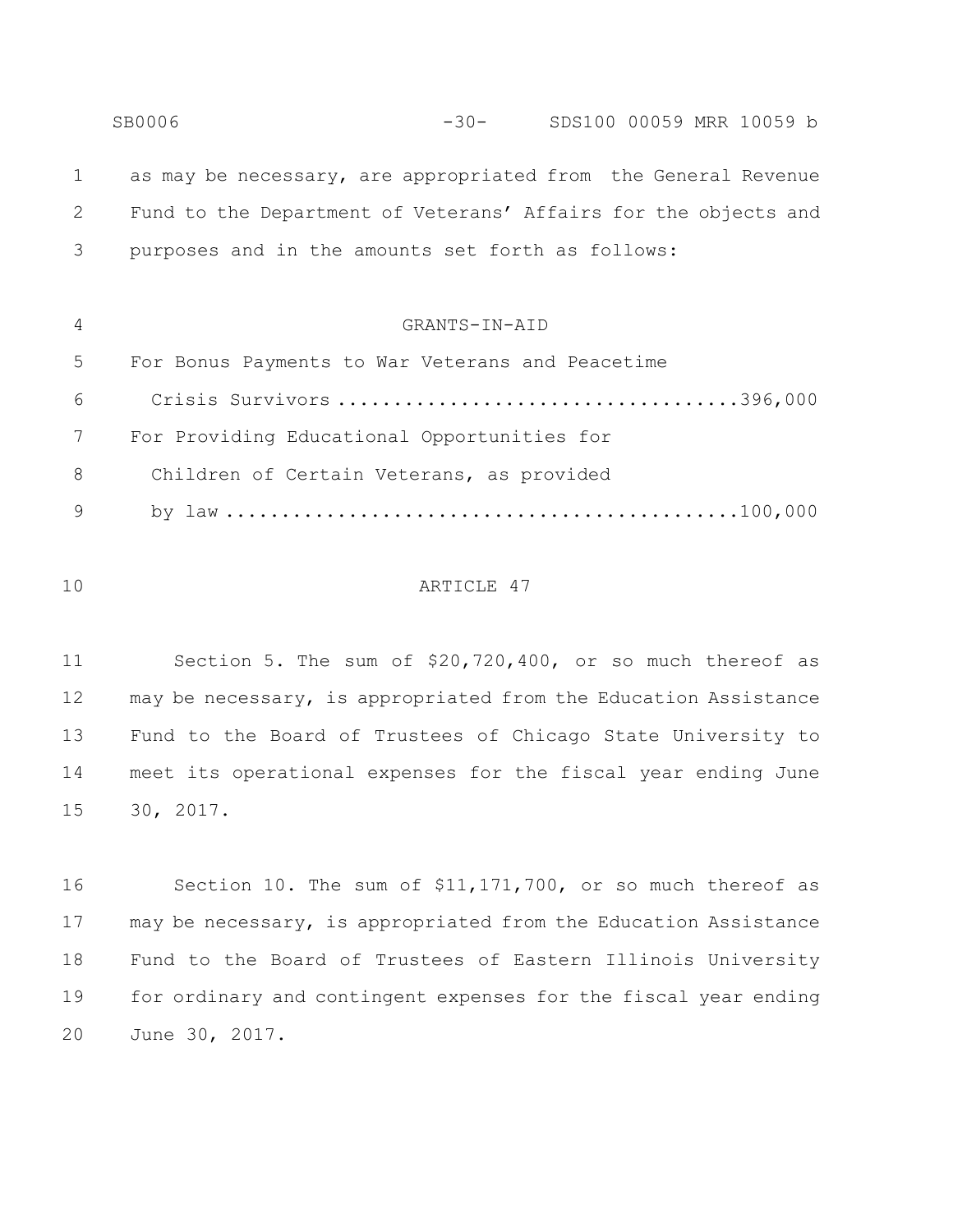SB0006 -31- SDS100 00059 MRR 10059 b

 Section 15. The sum of \$11,305,100, or so much thereof as may be necessary, is appropriated from the Education Assistance Fund to the Board of Trustees of Governors State University to meet its operational expenses for the fiscal year ending June 30, 2017.

 Section 20. The sum of \$17,336,800, or so much thereof as may be necessary, is appropriated from the Education Assistance Fund to the Board of Trustees of Northeastern Illinois University to meet its operational expenses for the fiscal year ending June 30, 2017.

 Section 25. The sum of \$42,799,700, or so much thereof as may be necessary, is appropriated from the Education Assistance Fund to the Board of Trustees of Northern Illinois University to meet its operational expenses for the fiscal year ending June 30, 2017.

 Section 30. The sum of \$33,935,700, or so much thereof as may be necessary, is appropriated from the Education Assistance Fund to the Board of Trustees of Illinois State University to meet its operational expenses for the fiscal year ending June 30, 2017.

Section 35. The sum of \$93,403,000, or so much thereof as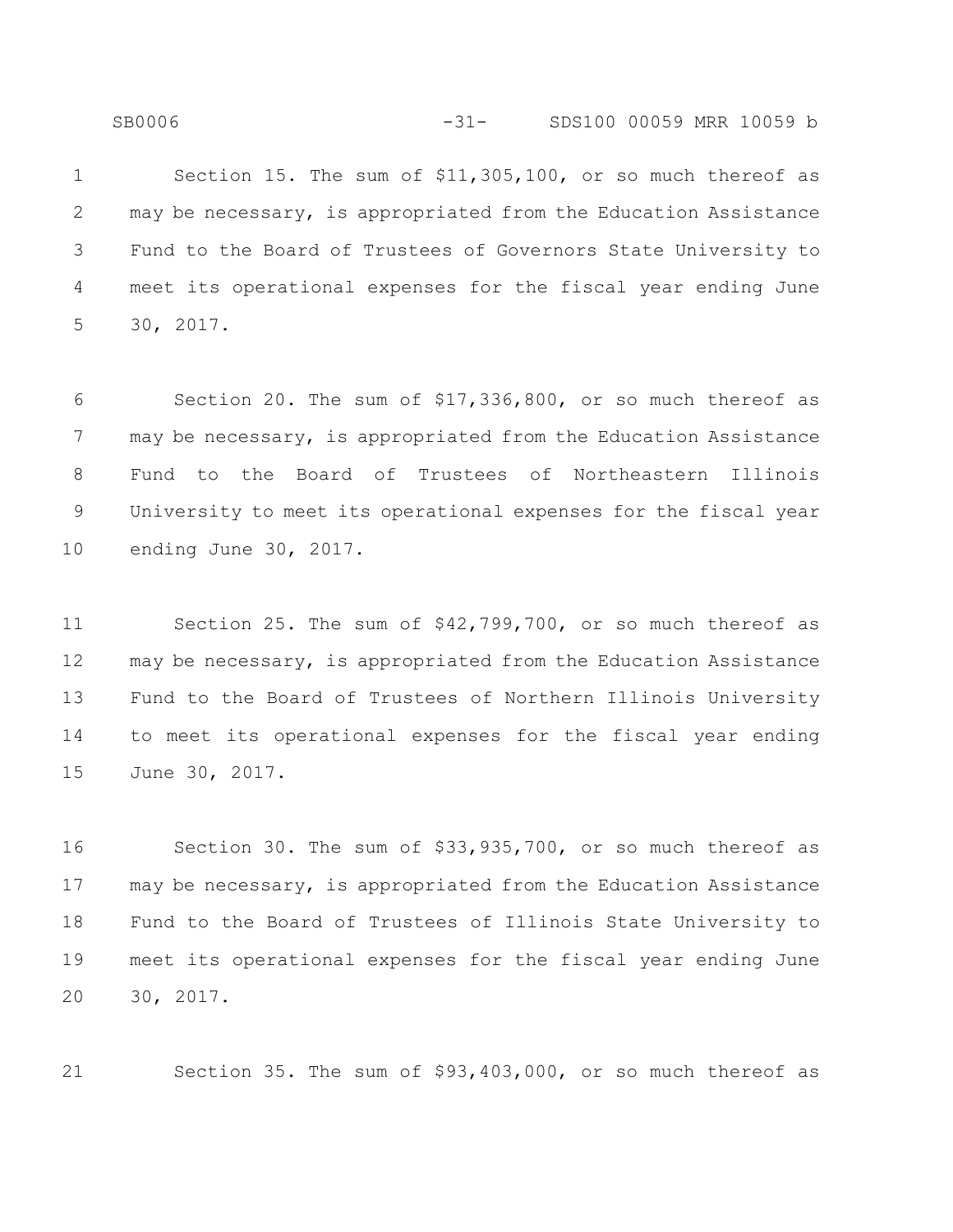SB0006 -32- SDS100 00059 MRR 10059 b may be necessary, is appropriated from the Education Assistance Fund to the Board of Trustees of Southern Illinois University to meet its operational expenses for the fiscal year ending

June 30, 2017.

 Section 40. The sum of \$296,587,400, or so much thereof as may be necessary, is appropriated from the Education Assistance Fund to the Board of Trustees of University of Illinois to meet its operational expenses, costs and expenses related to or in support of the Prairie Research Institute, and operating costs and expenses related to or in support of the University of Illinois Hospital for the fiscal year ending June 30, 2017.

 Section 45. The sum of \$11,658,300, or so much thereof as may be necessary, is appropriated from the Education Assistance Fund to the Board of Trustees of Western Illinois University to meet its operational expenses for the fiscal year ending June 30, 2017.

#### 17 ARTICLE 48

 Section 5. The sum of \$108,000, or so much thereof as may be necessary, is appropriated from the General Revenue Fund to the Board of Higher Education for a grant to the Board of Trustees of the University Center of Lake County for the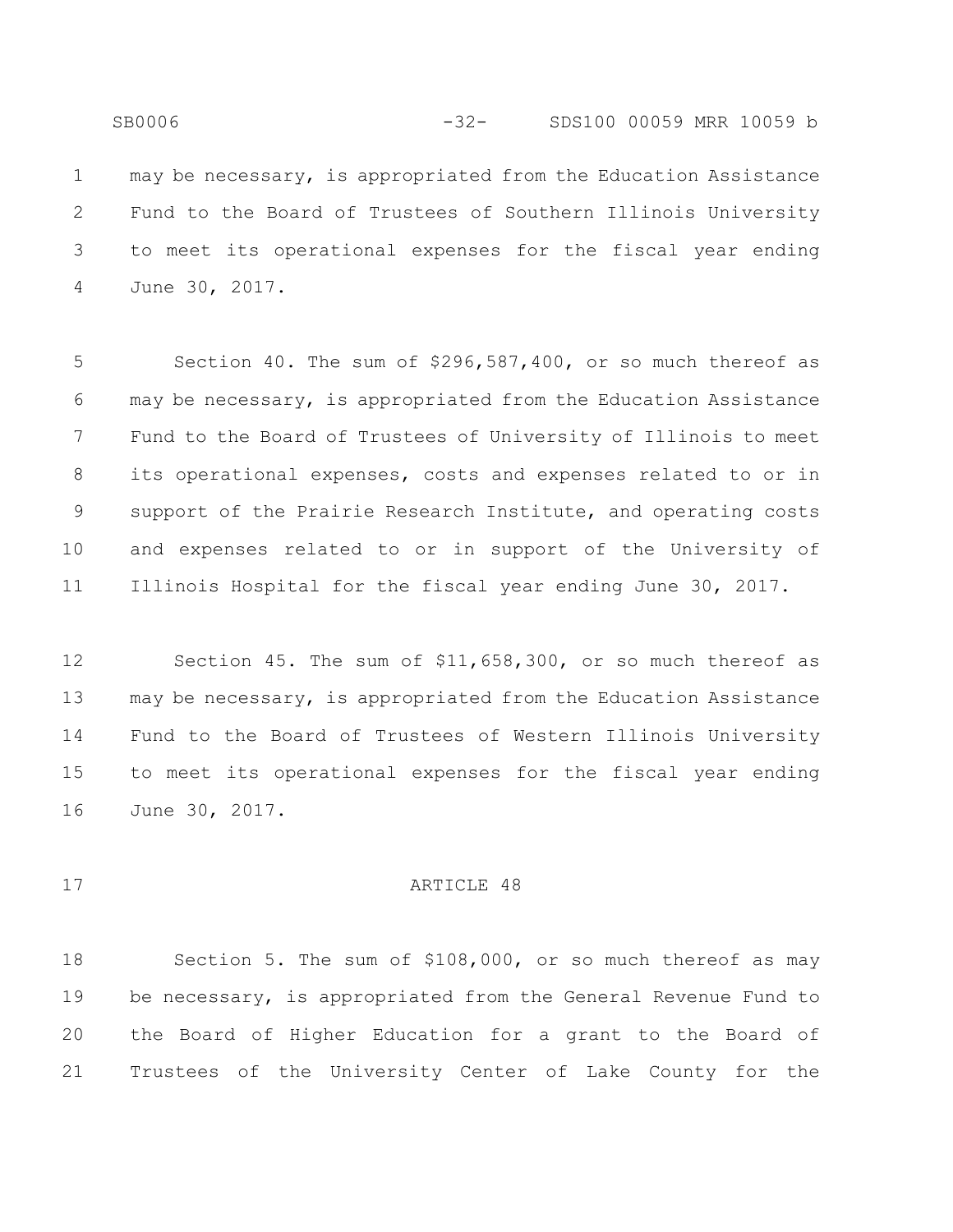SB0006 -33- SDS100 00059 MRR 10059 b ordinary and contingent expenses of the Center.

 Section 10. The sum of \$1,456,500, or so much thereof as may be necessary, is appropriated from the General Revenue Fund to the Board of Higher Education for the administration and distribution of grants authorized by the Diversifying Higher Education Faculty in Illinois Program.

 Section 15. The sum of \$415,400, or so much thereof as may be necessary, is appropriated from the General Revenue Fund to the Board of Higher Education for competitive grants for nursing schools to increase the number of graduating nurses.

 Section 20. The sum of \$219,300, or so much thereof as may be necessary, is appropriated from the General Revenue Fund to the Board of Higher Education for nurse educator fellowships to supplement nurse faculty salaries.

 Section 25. The amount of \$291,500, or so much thereof as may be necessary, is appropriated from the General Revenue Fund to the Illinois Mathematics and Science Academy for ordinary and contingent expenses, but not including personal services.

19 ARTICLE 49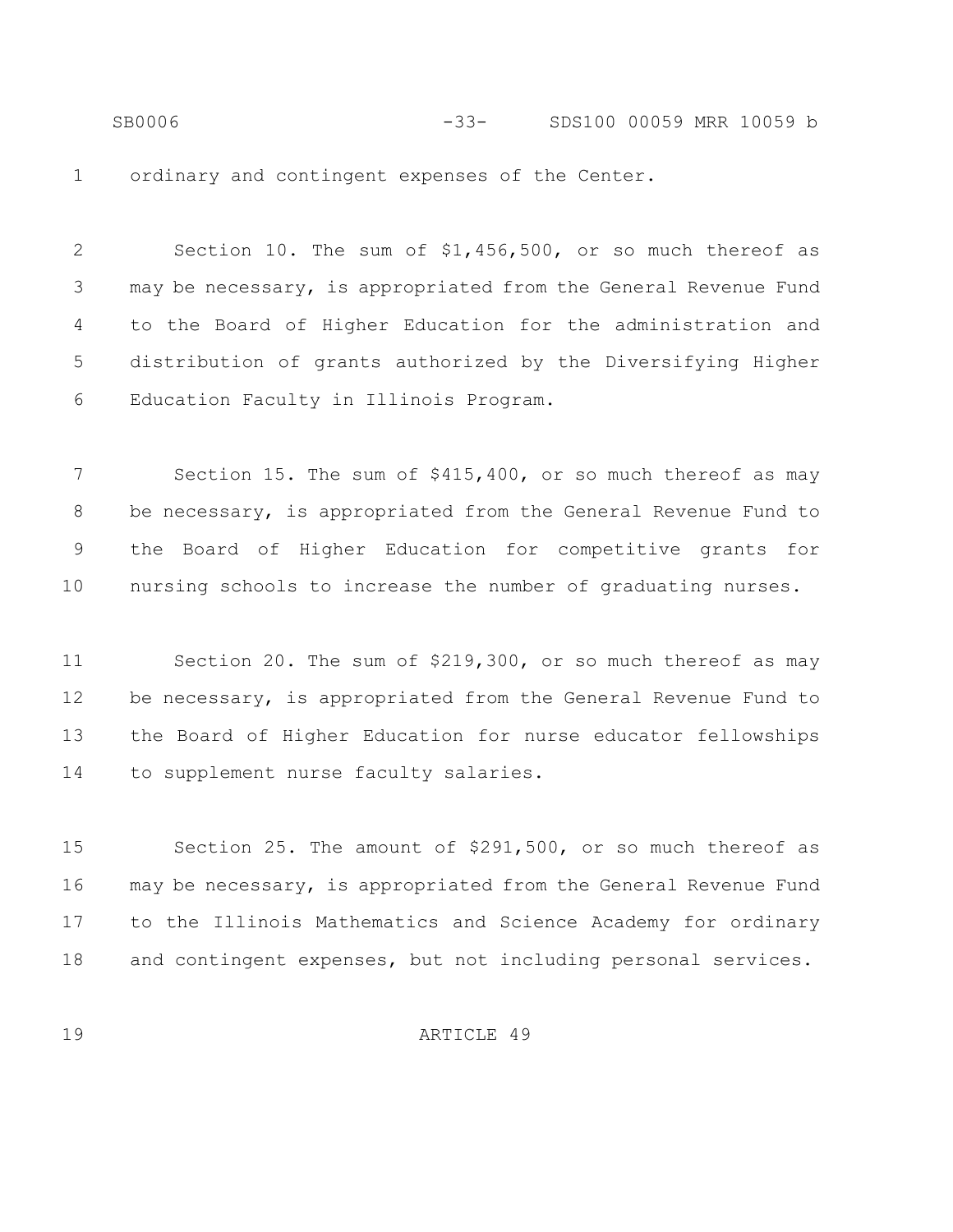Section 5. The amount of \$500,000, or so much thereof as may be necessary, is appropriated from the General Revenue Fund to the Illinois Community College Board for Career and Technical Education Licensed Practical Nurse and Registered Nurse Preparation.

 Section 10. The following named amounts, or so much thereof as may be necessary, respectively, are appropriated to the Illinois Community College Board for all costs associated with career and technical education activities:

10 From the General Revenue Fund ....................17,569,400

 Section 15. The following named amounts, or so much thereof as may be necessary, respectively, are appropriated from the General Revenue Fund to the Illinois Community College Board for distribution to qualifying public community colleges for the purposes specified:

Small College Grants ................................537,600

 Section 20. The following named amounts, or so much of those amounts as may be necessary, for the objects and purposes named, are appropriated to the Illinois Community College Board for adult education and literacy activities.

From the General Revenue Fund ....................32,274,000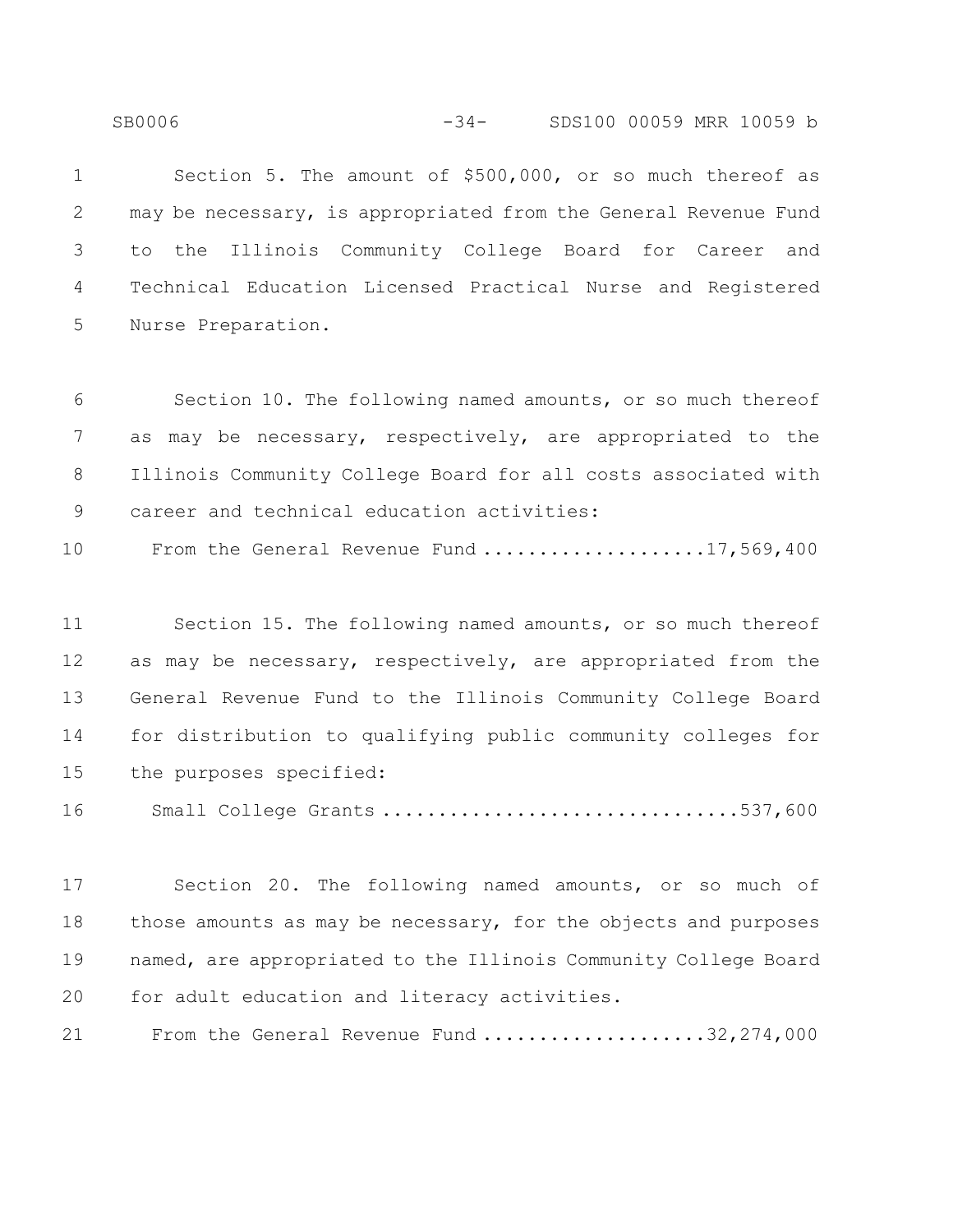SB0006 -35- SDS100 00059 MRR 10059 b

 Section 25. The following named amounts, or so much of those amounts as may be necessary, are appropriated to the Illinois Community College Board for distribution of base operating and equalization grants to qualifying public community colleges and the City Colleges of Chicago for educational related expenses. Allocations shall be made using the fiscal year 2016 data:

8 Payable from the General Revenue Fund ...........160,076,000

 Section 30. The sum of \$391,000, or so much thereof as may be necessary, is appropriated from the General Revenue Fund to the Illinois Community College Board for a grant to Rock Valley College for programs for transitioning high school students.

 Section 35. The sum of \$1,259,300, or so much thereof as may be necessary, is appropriated from the General Revenue Fund to the Illinois Community College Board to reimburse the following colleges for costs associated with the Illinois Veterans' Grant:

18 Illinois Valley Community College ......................87,200 19 Southwestern Illinois College ...........................85,300 20 Illinois Central Community College ....................84,400 21 Southeastern Community College ..........................78,400 Kishwaukee Community College .........................70,800 23 Lincoln Land Community College .............................66,500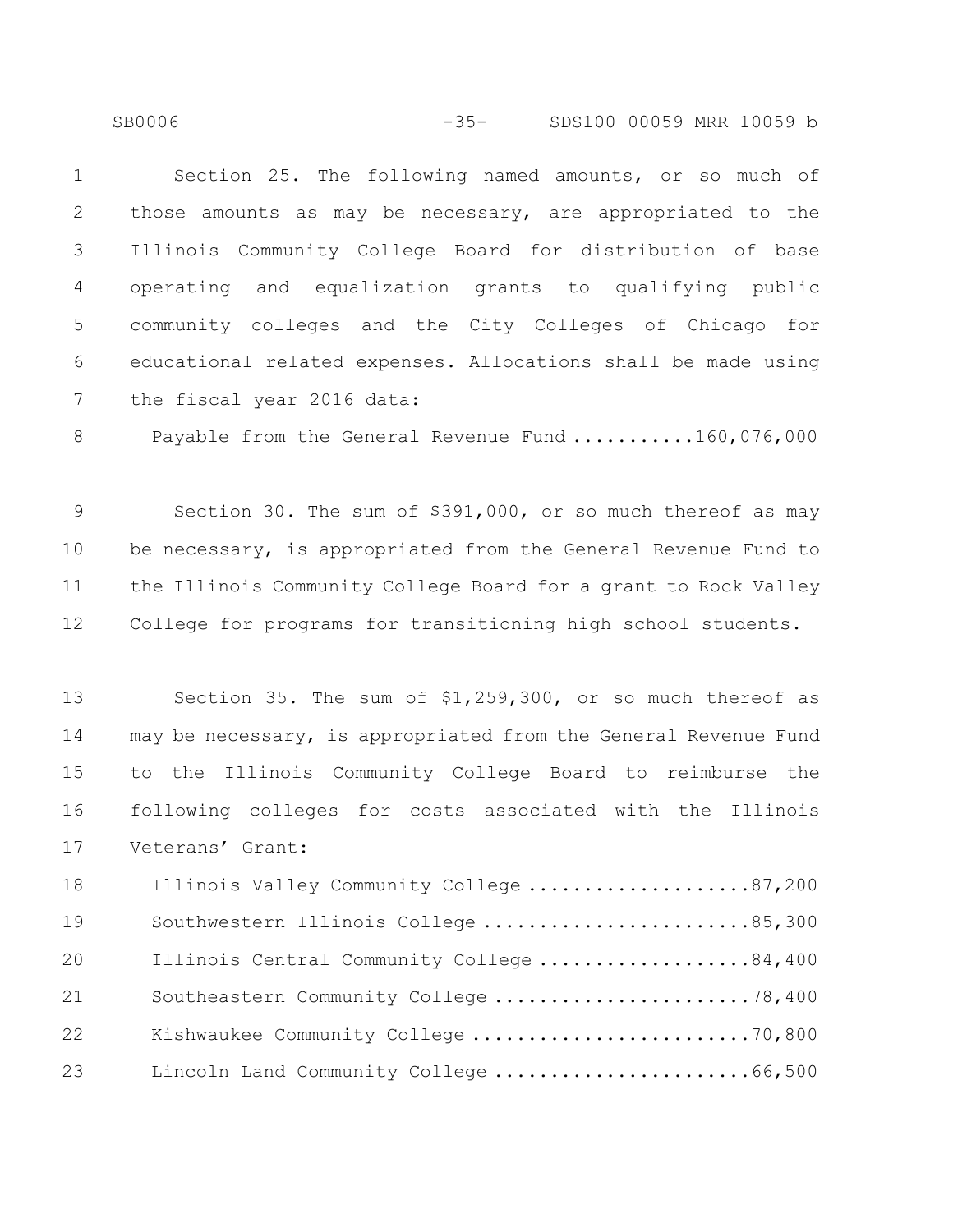|                | <b>SB0006</b>                            | $-36-$ | SDS100 00059 MRR 10059 b |             |
|----------------|------------------------------------------|--------|--------------------------|-------------|
| $\mathbf{1}$   | Richland Community College 66,500        |        |                          |             |
| 2              | Kankakee Community College 65,700        |        |                          |             |
| 3              | Lewis and Clark Community College 64,400 |        |                          |             |
| $\overline{4}$ |                                          |        |                          |             |
| 5              | John A. Logan College 53,400             |        |                          |             |
| 6              |                                          |        |                          |             |
| 7              |                                          |        |                          |             |
| 8              | Prairie State College 84,400             |        |                          |             |
| 9              |                                          |        |                          |             |
| 10             |                                          |        |                          |             |
| 11             | John Wood Community College 78,400       |        |                          |             |
| 12             | South Suburban College 44,200            |        |                          |             |
| 13             | Olney Central College 44,200             |        |                          |             |
| 14             | Total                                    |        |                          | \$1,259,300 |

#### 15 ARTICLE 50

 Section 5. The following named amounts, or so much of those 17 amounts as may be necessary, for the objects and purposes named, are appropriated to the Illinois Student Assistance Commission for grant awards to students eligible for the Monetary Award Program, as provided by law, and for agency administrative and operational costs not to exceed 2 percent of the total appropriation in this Section.

23 From the Education Assistance Fund .............141,000,000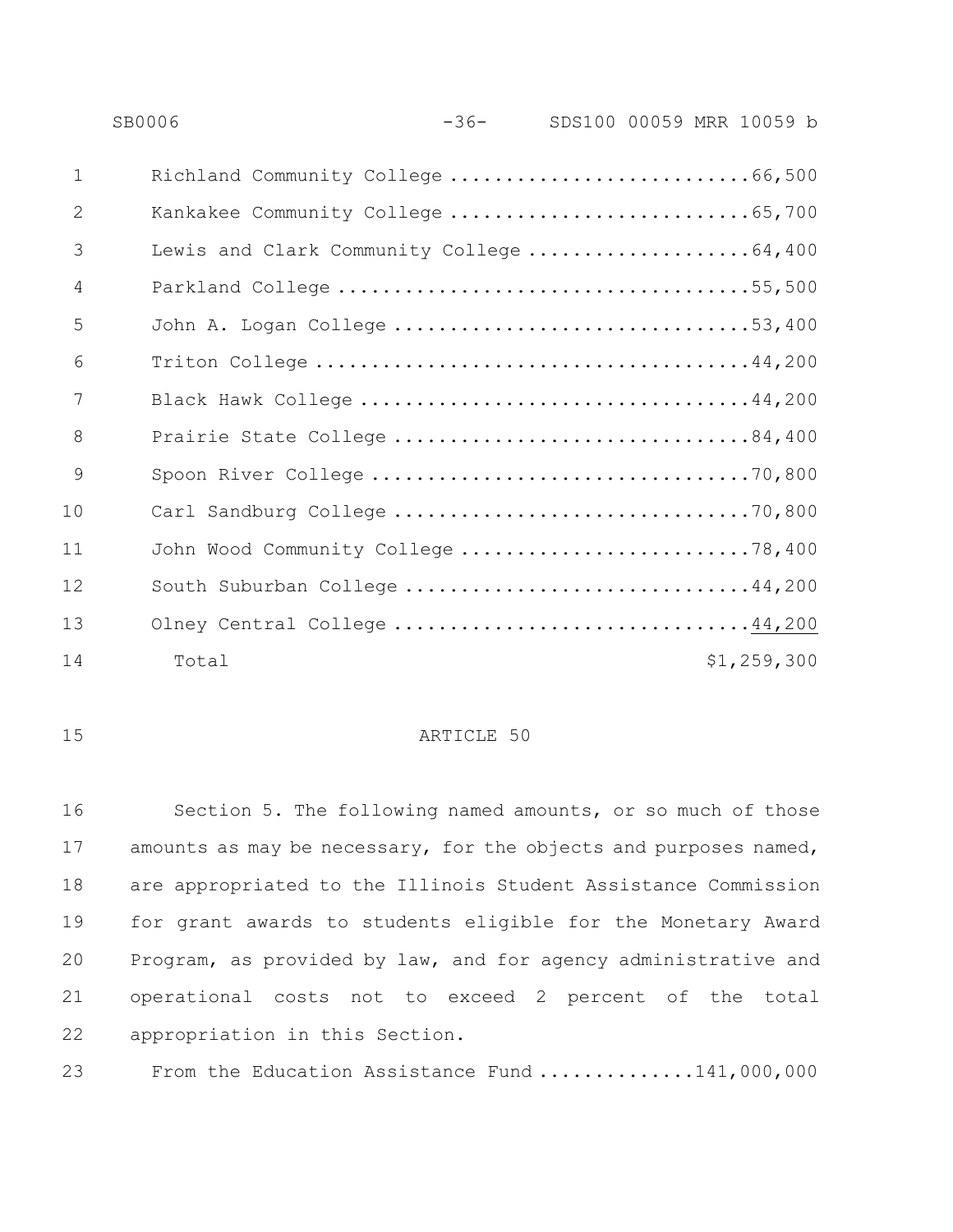SB0006 -37- SDS100 00059 MRR 10059 b 1 Payable from the General Revenue Fund ...........161,856,300 2 Payable from the Fund for the 3 Advancement of Education ...........................62,000,000 Total \$364,856,300

 Section 10. The following named sums, or so much thereof as may be necessary, respectively, are appropriated from the General Revenue Fund to the Illinois Student Assistance Commission for the following purposes:

 Grants and Scholarships For the payment of scholarships to students who are children of policemen or firemen killed in the line of duty, or who are dependents of correctional officers killed or permanently disabled in the line of 15 duty, as provided by law ............................1,715,400 For payment of Minority Teacher Scholarships ......2,443,800 17 Total \$4,159,200

 Section 15. The sum of \$3,249,000, or so much thereof as may be necessary, is appropriated from the Education Assistance Fund to the Illinois Student Assistance Commission to the Golden Apple Scholars of Illinois program, as provided by law.

ARTICLE 51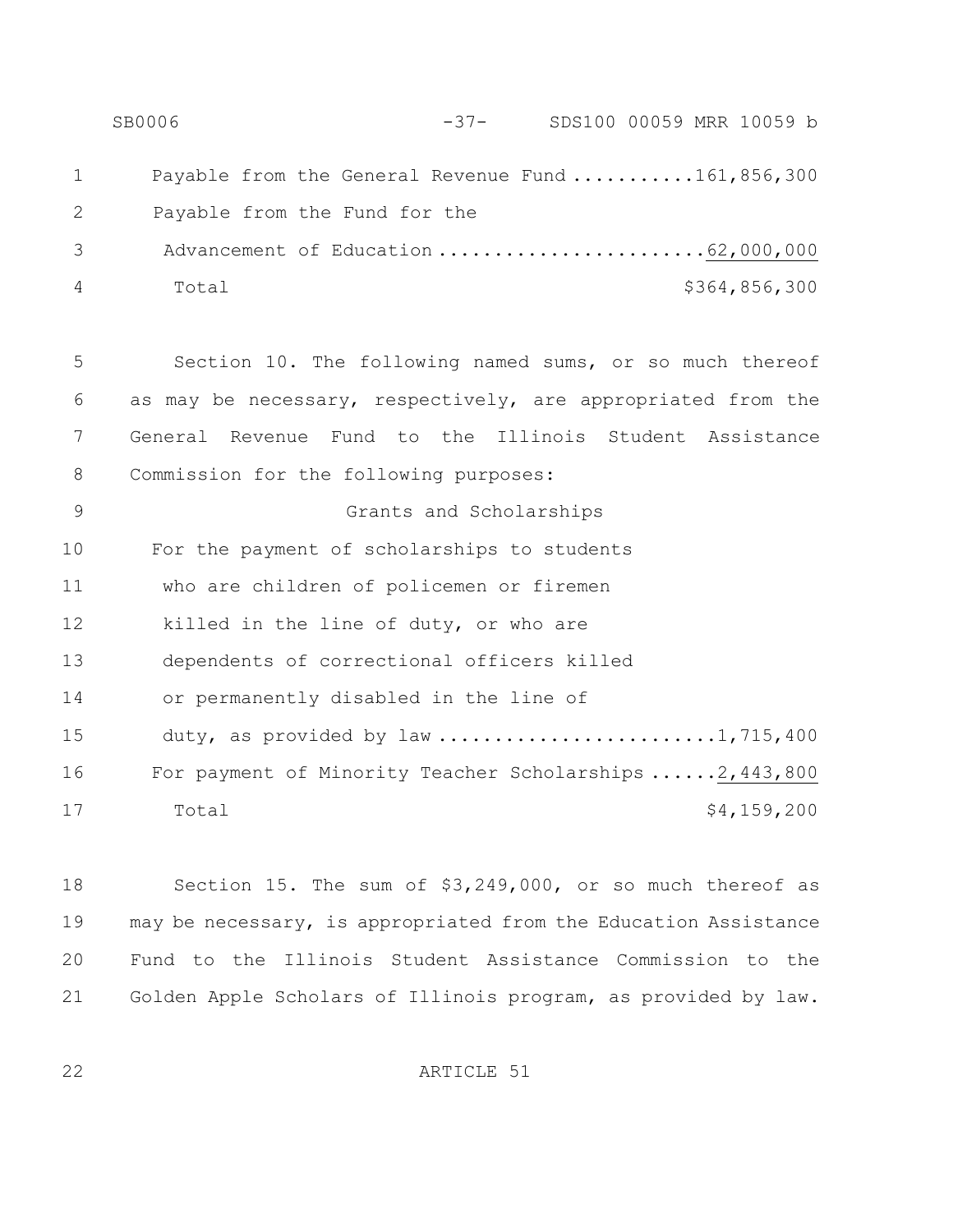Section 1. "AN ACT concerning appropriations", Public Act 99-0524, approved June 30, 2016, is amended by changing Section 15 of Article 147 as follows: (P.A. 99-0524, Art. 147, Sec 15.) Section 15. Appropriations authorized in this Article may be used for costs incurred through December 31 of 2016 July 1, 2017. Section 5. "AN ACT concerning appropriations", Public Act 9 99-0524, approved June 30, 2016, is amended by changing Section 35 of Article 148 as follows: (P.A. 99-0524, Art. 148, Sec 35.) Section 35. Appropriations authorized in this Article may 13 be used for costs incurred through December 31 of 2016 July 1, 2017. Section 10. "AN ACT concerning appropriations", Public Act 99-0524, approved June 30, 2016, is amended by changing Section 15 of Article 149 as follows: (P.A. 99-0524, Art. 149, Sec 15.)

Section 15. Appropriations authorized in this Article may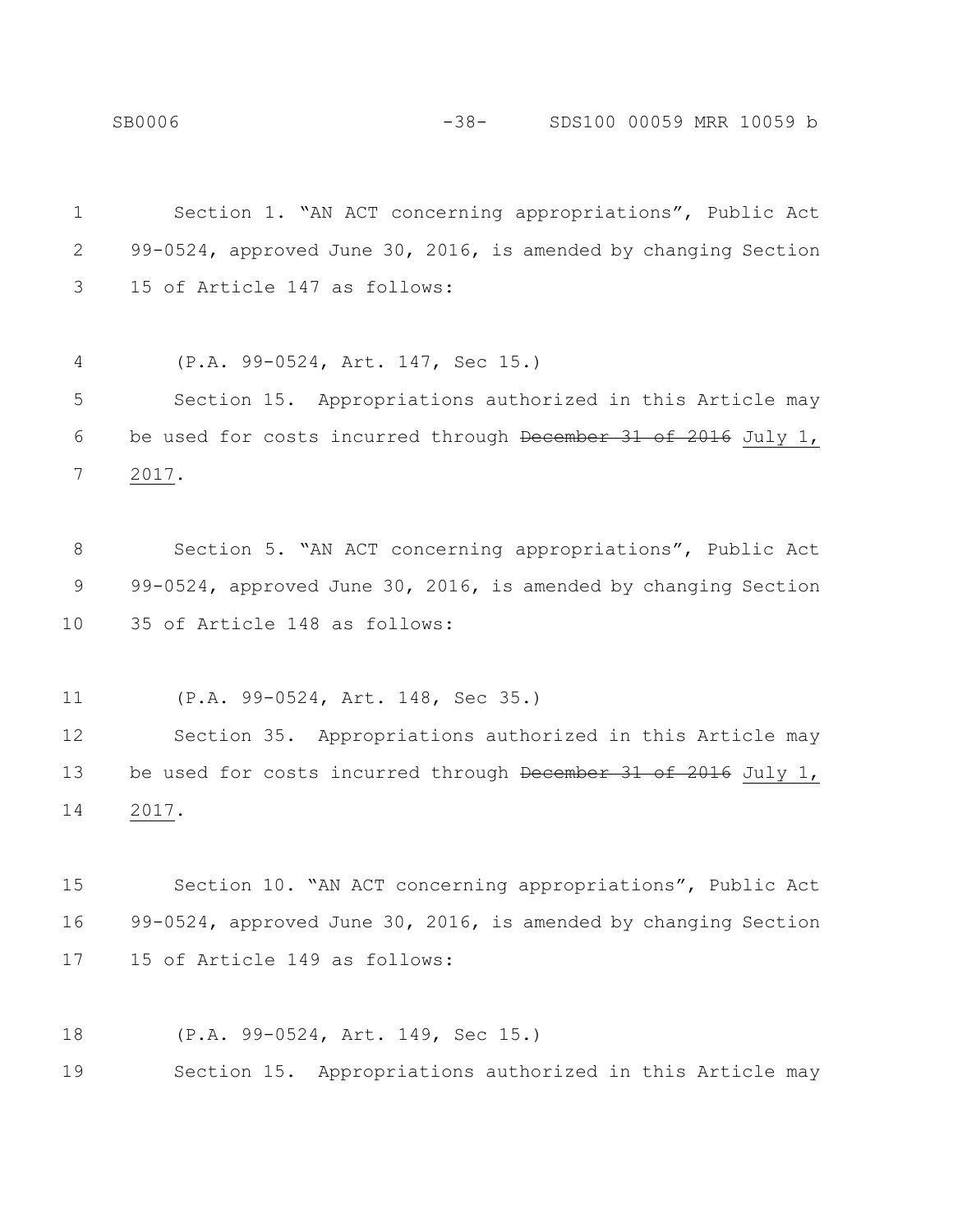SB0006 -39- SDS100 00059 MRR 10059 b 1 be used for costs incurred through December 31 of 2016 July 1, 2017.

 Section 15. "AN ACT concerning appropriations", Public Act 99-0524, approved June 30, 2016, is amended by changing Section 10 of Article 151 as follows:

(P.A. 99-0524, Art. 151, Sec 10.)

 Section 10. Appropriations authorized in this Article may 8 be used for costs incurred through December 31 of 2016 July 1, 2017.

 Section 20. "AN ACT concerning appropriations", Public Act 99-0524, approved June 30, 2016, is amended by changing Section 55 of Article 152 as follows:

(P.A. 99-0524, Art. 152, Sec 55.)

 Section 55. Appropriations authorized in this Article may 15 be used for costs incurred through December 31 of 2016 July 1, 2017.

 Section 25. "AN ACT concerning appropriations", Public Act 99-0524, approved June 30, 2016, is amended by changing Section 1 of Article 997 as follows: